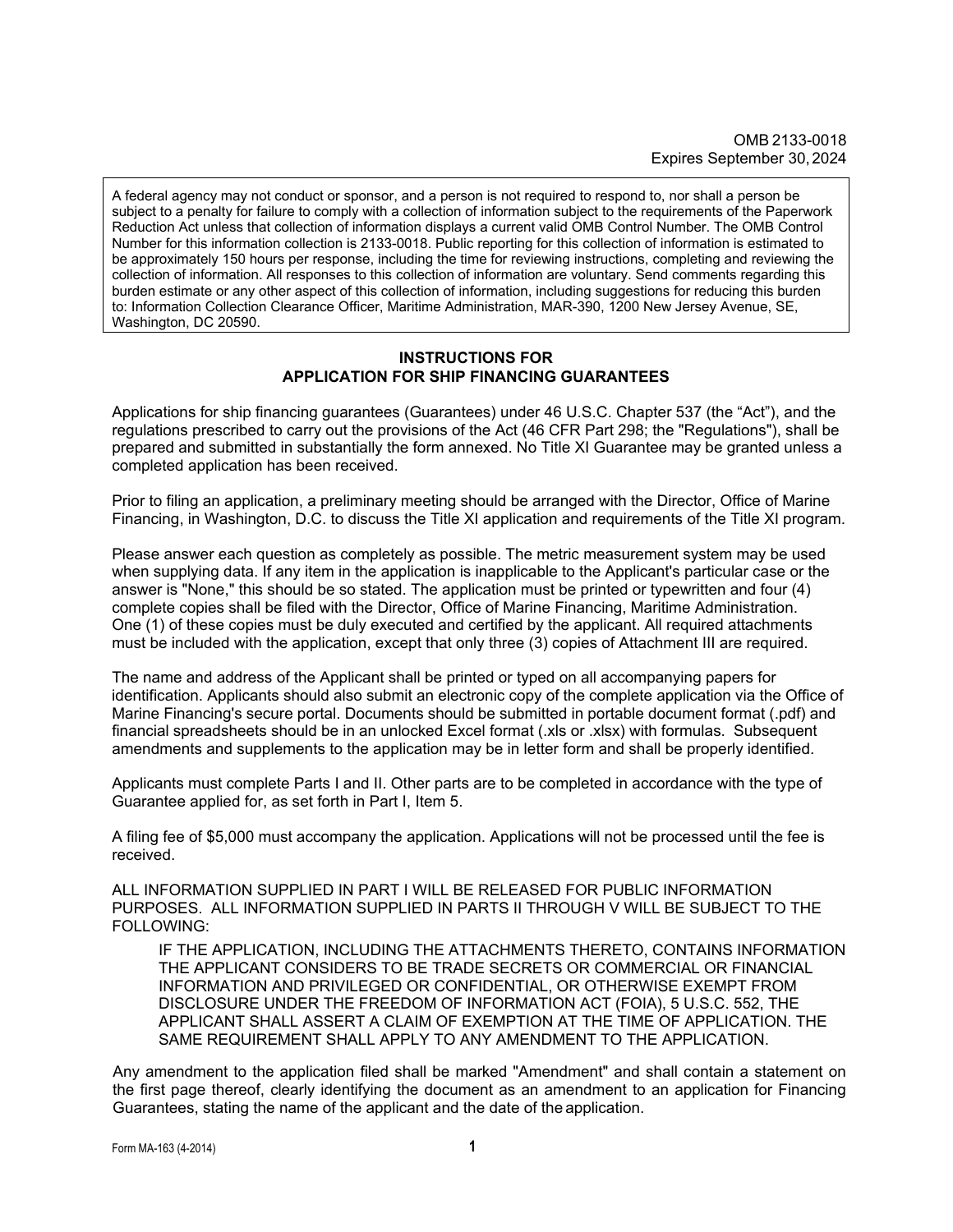### **PART I--SUMMARY INFORMATION**

- 1. Name and address of applicant
- 2. Name and address of parent company (if applicable)
- 3. Congressional district number of applicant
- 4. Congressional district number of shipyard
- 5. Nature of application (check as many as applicable):
	- a) Construction period financing (Also complete Part III)
	- Mortgage period financing
	- c) Refinancing of existing debt (Also complete Part IV)
	- d) Reconditioning/Reconstruction (Also complete Part V)
	- e) Other (specify)
- 6. The Proposal:
	- a) Describe briefly the proposed project including a brief description of the vessel(s) and the intended use of the vessel(s).
	- b) Provide the total estimated actual cost (details to be provided in Part II, Section IV D1); the requested level of financing (i.e., 87.5%, 75 %); and the estimated guarantee amount.
	- c) Indicate the requested period of the guarantee.
	- d) Give the name and address of the shipyard.
	- e) Indicate the estimated construction commencement and vessel delivery date(s).
	- f) Flag of vessel(s) upon delivery.
	- g) Has the Applicant or a related company previously applied for Title XI Guarantees? If so, under what name and what was the outcome?
	- h) Will the project involve the guaranteeof indebtedness other than Federal Financing Bank notes? (if yes, specify):
	- i) Name and phone number of principal contact concerning the Title XI application.
	- j) Does the Applicant have a web site on the Internet? If so please provide the site location.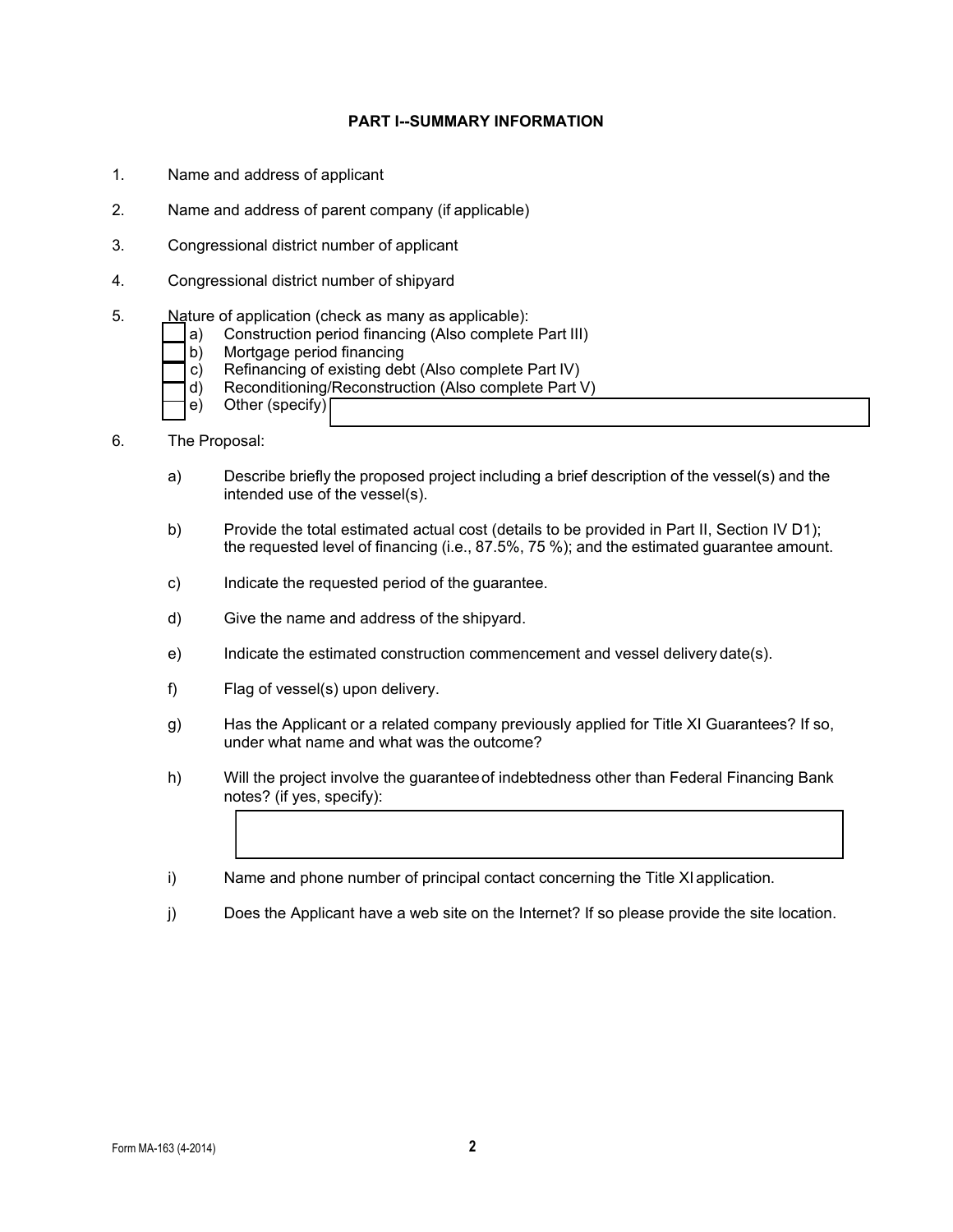# **PART II - APPLICATION**

The undersigned, (herein referred to as the "Applicant"), hereby applies to the United States of America, represented by the Secretary of Transportation, acting by and through the Maritime Administrator (the "Administrator") under the Act and the Regulations for Ship Financing Guarantees.

# **I. THE APPLICANT: Its Identity**

# **A. Form of Organization:**

Please detail the business structure of the Applicant and any bareboat charterers of the vessel(s) to be financed (e.g., corporation, partnership, limited partnership, limited liability company). Provide the name, place of formation, date of formation and tax identification number or equivalent. In addition, please provide the address of the principal place of business as well as certified copies of the certificate of incorporation and bylaws, certificate of formation, partnership agreement or other documentation forming the entity.

# **B. Ownership:**

1. The Applicant and any bareboat charterer of the vessel(s) to be financed shall provide the following information regarding the entity's officers, directors, partners or members: name and address, office or position, nationality and interest owned (e.g., shares owned and whether voting or non-voting).

2. Please provide a brief statement of the general effect of each voting agreement, voting trust or other arrangement whereby the voting rights of any interest in the Applicant are controlled or exercised by any person who is not the holder of legal title to such interest.

**C. Citizenship** - If the Applicant intends that the financed vessel(s) will be operated in the domestic trades of the United States, the Applicant shall submit, as Attachment I to this application, an affidavit of U.S. citizenship for the shipowner and any bareboat charterer of the vessel(s) to the extent required by 46 CFR Part 355. A copy of the prescribed form of corporate affidavit is set out as Attachment I. Noncorporate entities may contact the Maritime Administration for a copy of the appropriate prescribed form of affidavit.

# **II. THE APPLICANT: Background**

**A. Business Activities** - Please provide a brief description of the Applicant's principal business activities during the past five years.

**B. Affiliated Entities** - Please list all business entities that directly or indirectly through one or more intermediaries, control, are controlled by or are under common control with the Applicant. Please indicate the nature of the business transacted by each entity and the relationship between these entities. This information may be presented in the form of a chart. Indicate whether any of the affiliated entities have previously applied for or received Title XI assistance.

**C. Bankruptcy** - Please indicate whether the Applicant, any predecessor or affiliated entity has been in bankruptcy or reorganization under any insolvency or reorganization proceeding. If so, please give details.

**D. Default** - Please provide a statement indicating whether the Applicant or any predecessor or affiliated entity is now, or during the past five years has been, in default under any agreement or undertaking with others or with the United States of America. Is the Applicant currently delinquent on any Federal debt? If so, please provide explanatory information.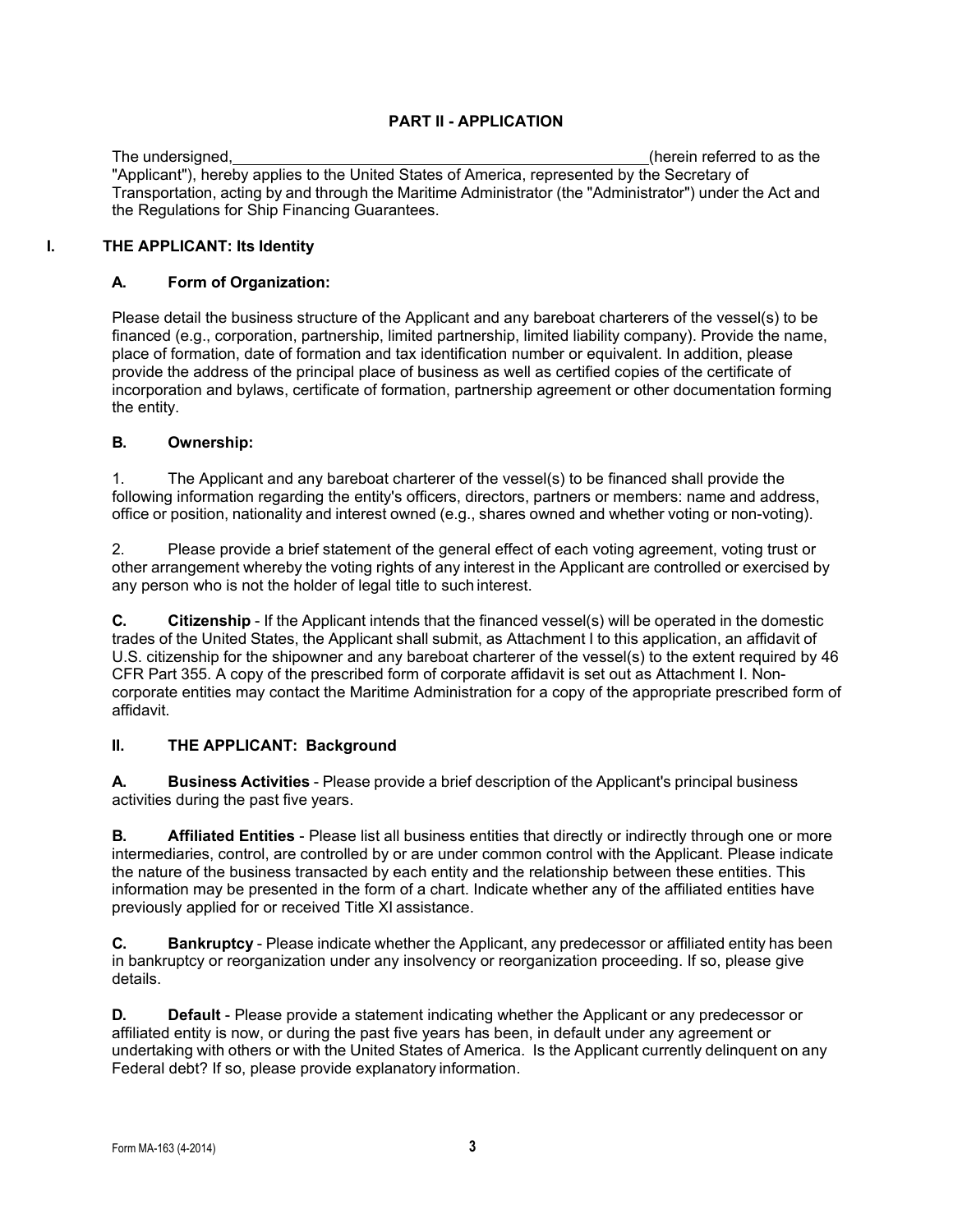# **E. Banking References** - Please provide the following information:

- 1. Principal bank(s) or lending institution(s) name and address
- 2. Nature of relationship<br>3. Individual references
- Individual references, name(s), telephone and fax number of banking officer(s).

**F. Financial Information** - The Applicant shall submit as Attachment IV the following financial statements, footnoted to explain the basis used for arriving at the figures:

1. The most recent financial statement of the Applicant, its parent and other significant participants, as applicable (year end or intermediate), and the three most recent audited statements with details of all existing debt. If the Applicant is a new entity and is to be funded from or guaranteed by external source(s), it shall provide the above mentioned statements for such source(s);

2. A pro-forma balance sheet of the Applicant and guarantor (if applicable) as of the estimated date of execution of the guarantees reflecting the assumption of the Title XI obligations, including the current liability; and

3. Pro-forma balance sheets for five years subsequent to the Closing.

 **III. THE APPLICANT**: Management/Operations

**A. Past Business Activities** - A brief description of the principal business activities during the past five years of each officer, director, partner or member listed above in item I B.1. If these persons (have) act(ed) as executive officers in other entities, please indicate the names of these entities and whether such entities have defaulted on any U.S. debt.

**B. Business Relationships** - The name and address of each organization engaged in business activities which have a direct financial relationship to those carried on or to be carried on by the Applicant with which any person listed above has any present business connection, the name of each such person and, briefly, the nature of such connection.

**C.** Please provide a copy of any management agreement(s) between the Applicant and any related or unrelated organization(s) which will affect the management of the Title XIproject.

**D.** Please provide a detailed statement which shows the ability of the Applicant to successfully operate the vessel(s). If a company other than the Applicant will operate the vessel(s), then this information shall be provided for the operating company together with a copy of the operating agreement.

**E.** Please provide a general description of the vessels currently owned and/or operated by the Applicant or its affiliates. This description should also include areas ofoperation.

**F.** Briefly describe the general character and location of the principal assets employed in the business of the Applicant, other than vessels. Describe financial encumbrances, ifany.

# **IV. THE PROJECT**

**A. Project Description** - The Applicant shall provide a detailed description of theproject.

# **B. Economic Soundness**

1. **Market Study** - The Applicant should provide a market review to demonstrate the need and potential market for the project. The market review should include market indicators (data) outlined in the attached market study guidelines in Attachment VI. The project's expected revenues and expenses should be consistent with the data presented in the market review.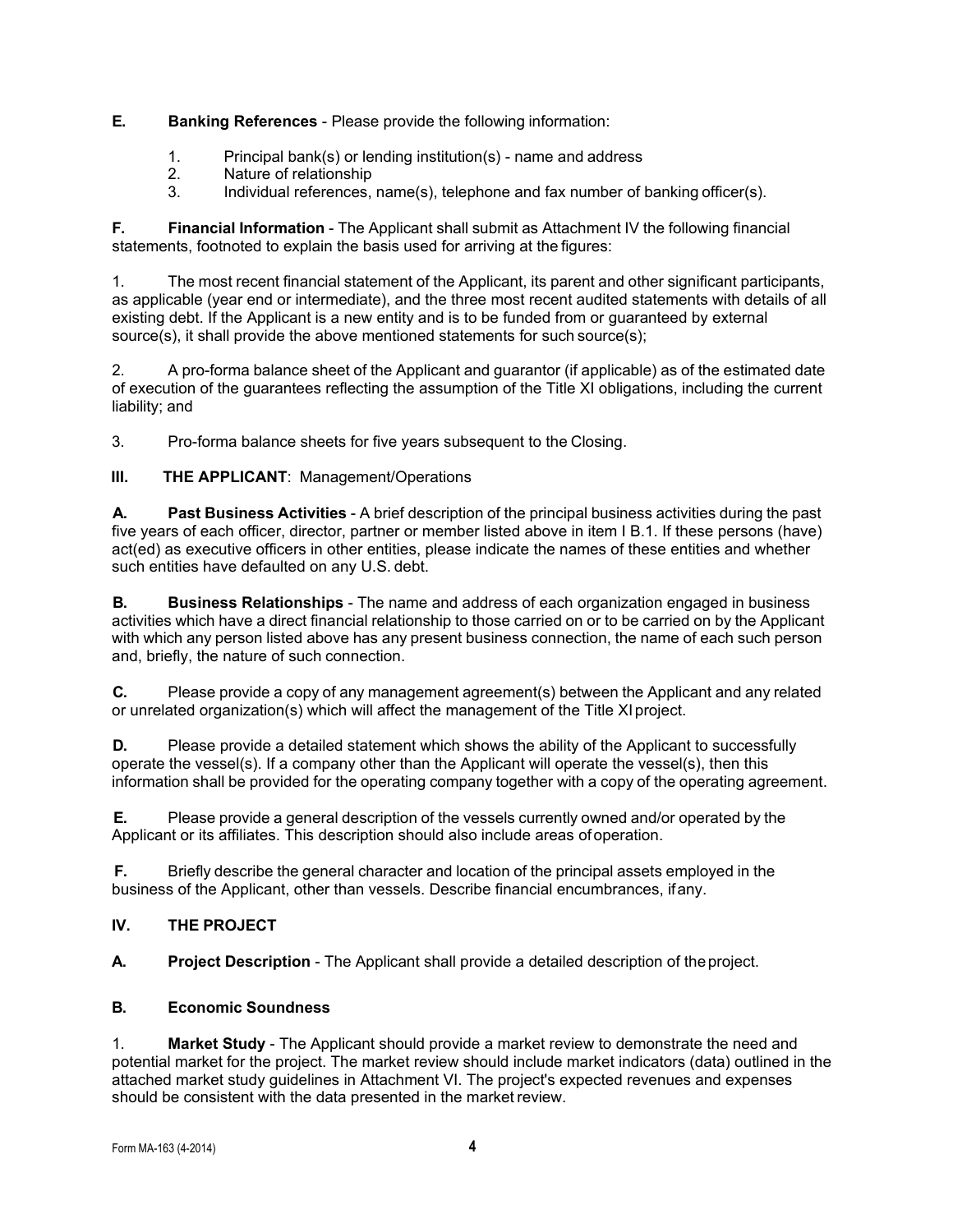2. **Revenue** - Provide a detailed statement of the revenues expected to be earned from the project based upon the information provided above. The revenues should be estimated for the projected utilization rate for the vessel(s) and at a break-even rate for the project. A justification for the utilization rate should be supplied and should indicate the number of days per year allowed for maintenance, drydocking, inspection, etc.

# 3. **Expenses**

- a) Provide a detailed breakdown of estimated vessel daily operating expenses, including wages, insurance, maintenance and repair, fuel, etc. Also provide a detailed projection of anticipated costs associated with long term maintenance of the vessel(s) such as drydocking and major mid-life overhauls, with a time frame for these events over the period of the Guarantee.
- b) Provide, if applicable, a detailed breakdown of those expenses associated with the vessel(s) voyage, such as port fees, agency fees and canal fees that are assessed as a result of the voyage.
- c) Provide a detailed breakdown of annual capital costs and administrative expenses, segregated as to:
	- 1) Interest on debt;
	- 2) Principal amortization; and
	- 3) Salaries and other administrative expenses (indicate basis of allocation).

4. **Forecast of Operations** - Utilizing the revenues and expenses provided above, provide a forecast of operations for the Title XI project on a cash basis for the Applicant's first full year of operations and the next four years. Please indicate what current revenues and utilization levels are for similar vessels. The Applicant should provide adequate backup detail to support itsassumptions.

**C. Design** - Complete Attachment II and Attachment III of this application. In addition, please provide the name of the proposed supervising architect and state his/her experience and qualifications.

If the vessel(s) has already been delivered, copies of the classification and certificates should be submitted with the application.

**D. Cost of the Project** - The following information shall be submitted with respect to the cost of the project.

1. **Actual Cost of Construction** - A detailed statement of the estimated actual cost of construction, reconstruction or reconditioning of the vessel(s) including those items which would normally be capitalized as vessel construction costs and other items requested to be included in ActualCost:

| <b>Shipyard Contract Price</b>                             |      |  |
|------------------------------------------------------------|------|--|
| Escalation                                                 |      |  |
| Changes & Extras                                           |      |  |
| <b>Owner Furnished Items</b>                               |      |  |
| Design                                                     |      |  |
| Engineering                                                |      |  |
| Inspection                                                 |      |  |
| <b>Guarantee Fee</b>                                       |      |  |
| Net Interest during Construction                           |      |  |
| Commitment Fee(s)                                          |      |  |
| Total Actual Cost (excluding foreign items)                | 0.00 |  |
| Foreign Equipment and Service (by category as shown above) | \$   |  |
| Total Actual Cost (including foreign items)                | 0.00 |  |
|                                                            |      |  |

Form MA-163 (4-2014) **5**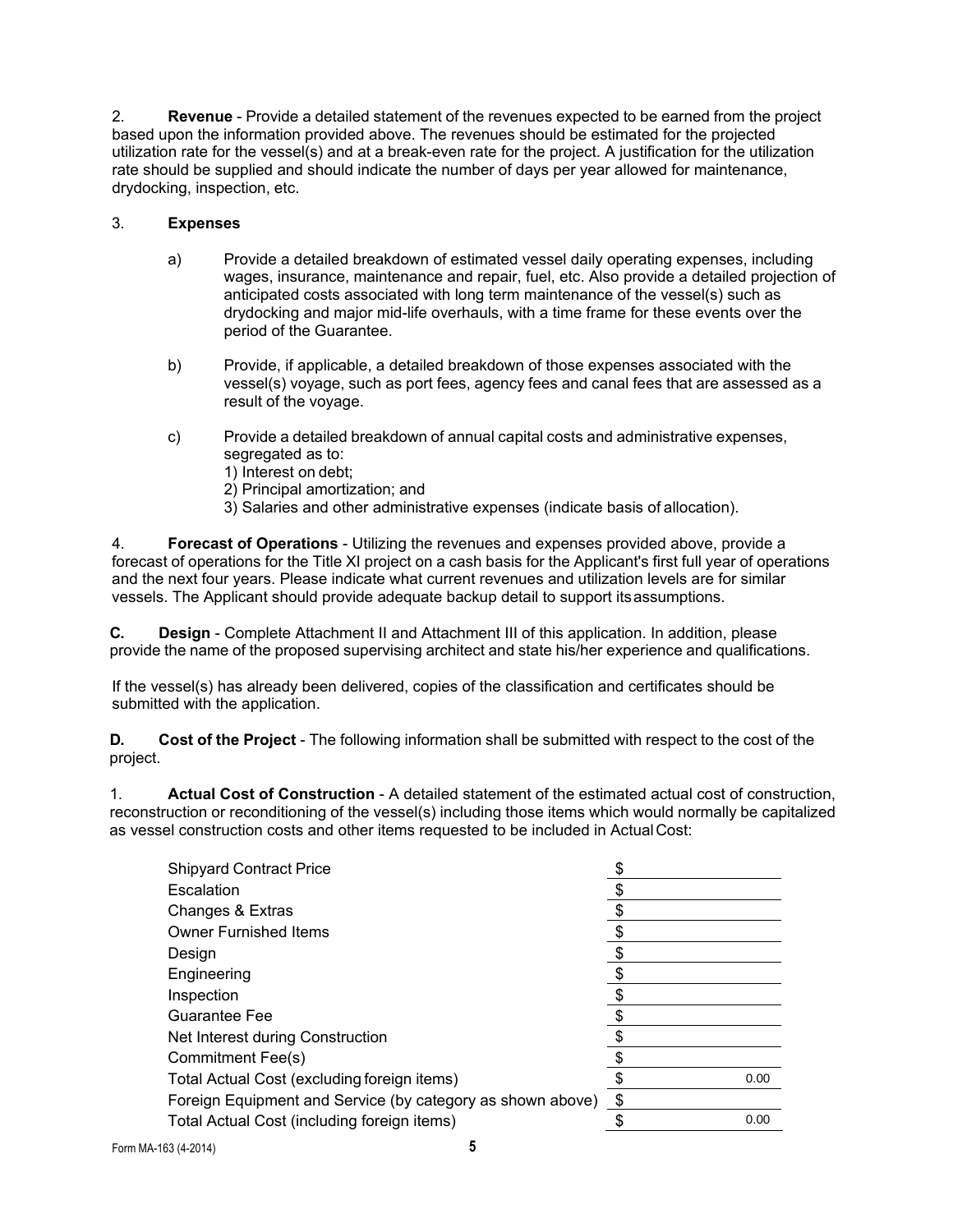Please provide a justification for the inclusion in Actual Cost of any foreign equipment or services.

If any category above is inapplicable, enter zero beside that category. Net Interest during Construction is total estimated construction period interest on non-equity funds less estimated earnings from the escrow fund, if such fund is to be established.

If the project involves refinancing, Attachment V should be completed at the time of filing the application.

2. **Contracts** - If any of the above costs have been incurred by written contracts such as the shipyard contract, management or operating agreement, signed copies should be forwarded with the application. If any contracts are anticipated to be signed, provide a draft(s), and indicate the expected date(s) of execution. The Applicant will be required to have the contracting shipyard submit back-up cost details and technical data.

3. **Other Costs** - Provide a detailed statement showing the cost of any shore facilities, cargo containers, etc., and items not listed in IV D1 above proposed to be purchased in conjunction with the project. In addition, please include a detailed statement showing any other costs associated with the project not previously included, such as legal and accounting fees, printing costs, vessel insurance, underwriting fees, incentive payments, etc. A statement as to how these other costs are to be paid should be provided.

# **E. Financing:**

1. Describe, in detail, how and when funds are to be provided to cover 1) the vessel(s) equity (the difference between the capitalizable cost and the Guarantee amount); 2) the required working capital; and 3) initial operating expenses. If any other person or entity is providing funding to the Applicant to assist in the financing of the project, please provide complete details about this funding.

2. Please provide a detailed statement with respect to the types and value of assets (in addition to the vessel(s) being financed), including any corporate guarantees, being offered by the Applicant to collateralize the Secretary's issuance of the Guarantee.

3. Whattype of debt amortization is proposed? If other than level principal, please provide a justification.

**F. Environmental Impact** - Are any international, Federal, State, Tribal, or local approvals, permits or certificates required pursuant to any law, rule, regulation or ordinance related to the environment? If so, provide copies of all such approvals, permits or certificates, or applications for same, that encompass the project. Please identify any environmental study or assessment that has been performed.

# **PART III - CONSTRUCTION PERIOD FINANCING**

If the application involves construction period financing (e.g., issuance of the guarantee to aid in the predelivery construction of the vessel(s)), the following information is to be supplied:

1. Has the shipyard(s) obtained a performance bond or insurance? If so, this performance bond or insurance documentation should be submitted.

2. If the shipyard has not obtained a performance bond or insurance, identify any consideration that is to be given in lieu thereof (i.e., a guarantee by the shipyard's parent). If a guarantee of the shipyard's performance is to be executed or the shipyard is believed to have sufficient financial resources and operational capacity, the most recent audited financial statements of the appropriate party should be submitted.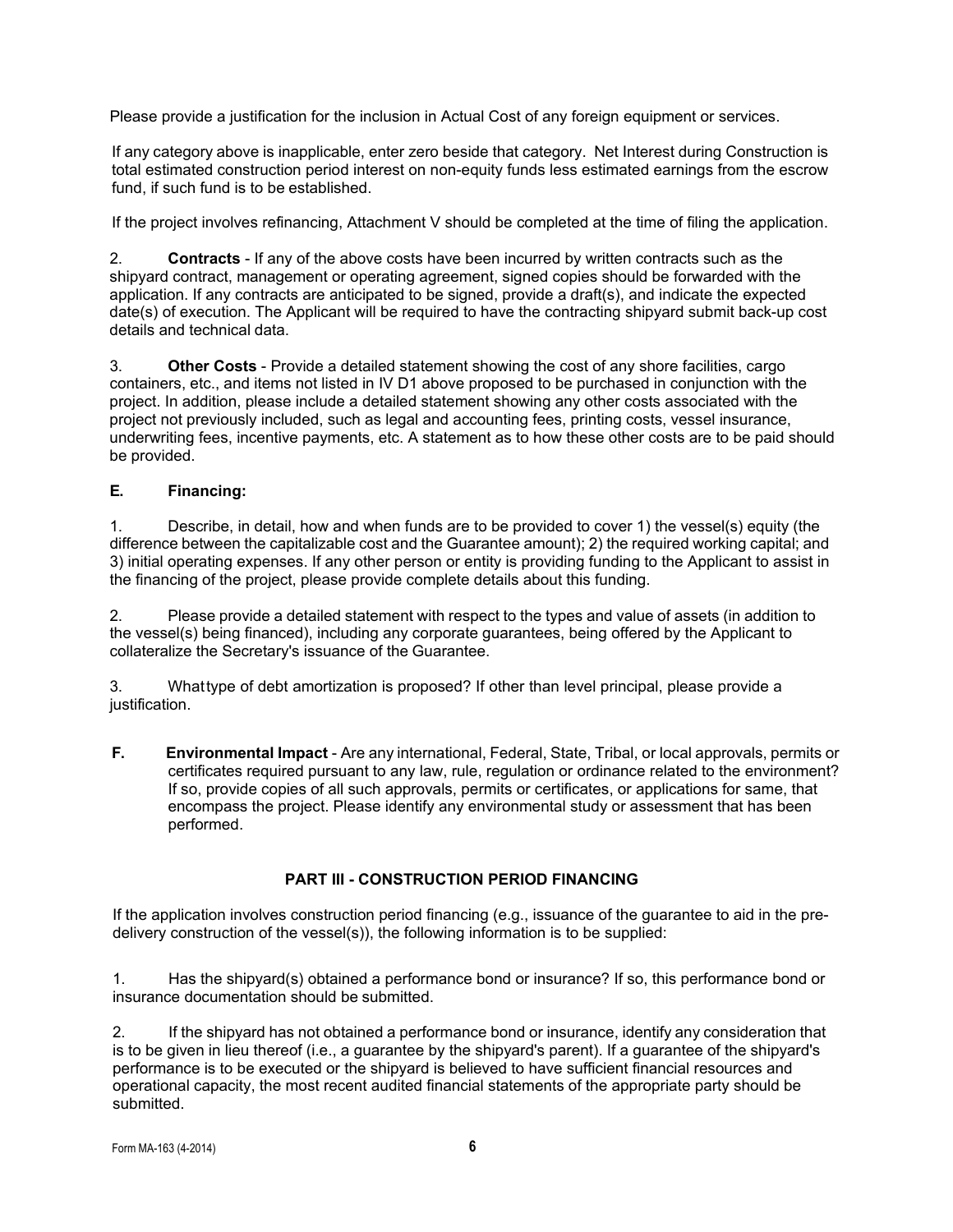3. Provide a detailed draw-down schedule for the escrow fund with dates andamounts.

## **PART IV - REFINANCING**

Title XI Guarantees may be issued for the purpose of refinancing existing indebtedness relating to the vessel(s) so long as the debt was incurred for one of the purposes eligible for Title XI financing and was placed within one year of vessel delivery. The amount of the refinanced debt will be limited to the lesser of (1) 75 percent or 87.5 percent, as applicable, of the depreciated actual cost of the vessel(s), or (2) the existing indebtedness relating to the vessel(s). If the project involves refinancing, in whole or part, the following additional information is to be submitted.

- 1. Amount of existing debt;
- 2. Date debt incurred and original amount of debt;
- 3. Repayment schedule as to principal and interest;
- 4. Amount repaid to date;
- 5. Executed copy of the loan agreement; and
- 6. Information on the vessel's depreciated actual cost, including information on when the vessel was built, and its original cost of construction.

#### **PART V - RECONSTRUCTION OR RECONDITIONING**

If the project involves reconstruction or reconditioning of an existing vessel(s), in whole or part, the following additional information is to be submitted. Financing available under this part must involve substantial modification such as enlarging the vessel(s), converting to a different mode of cargo transport, etc. Repair, reconditioning or reconstruction which is required to meet the current regulatory body or classification society requirement is not allowed.

- 1. State the nature of the reconstruction or reconditioning and describe how it will increase the economic life and/or economic utility of the vessel(s).
- 2. Estimated economic life of the vessel(s) before and after the reconstruction orreconditioning.
- 3. Date and place the vessel(s) was originally built, including name of theshipyard.
- 4. Original cost of construction (or acquisition cost if Applicant is not the originalowner).
- 5. Repair items, if any, should be shown as a separate item of cost and stated separately in the contract or specifications.
- 6. Amounts of any existing mortgages or security interests in the vessel(s) (also specify the holder(s) of such interests) and proposed method by which any such encumbrances will be released at the time of the execution of the Guarantees.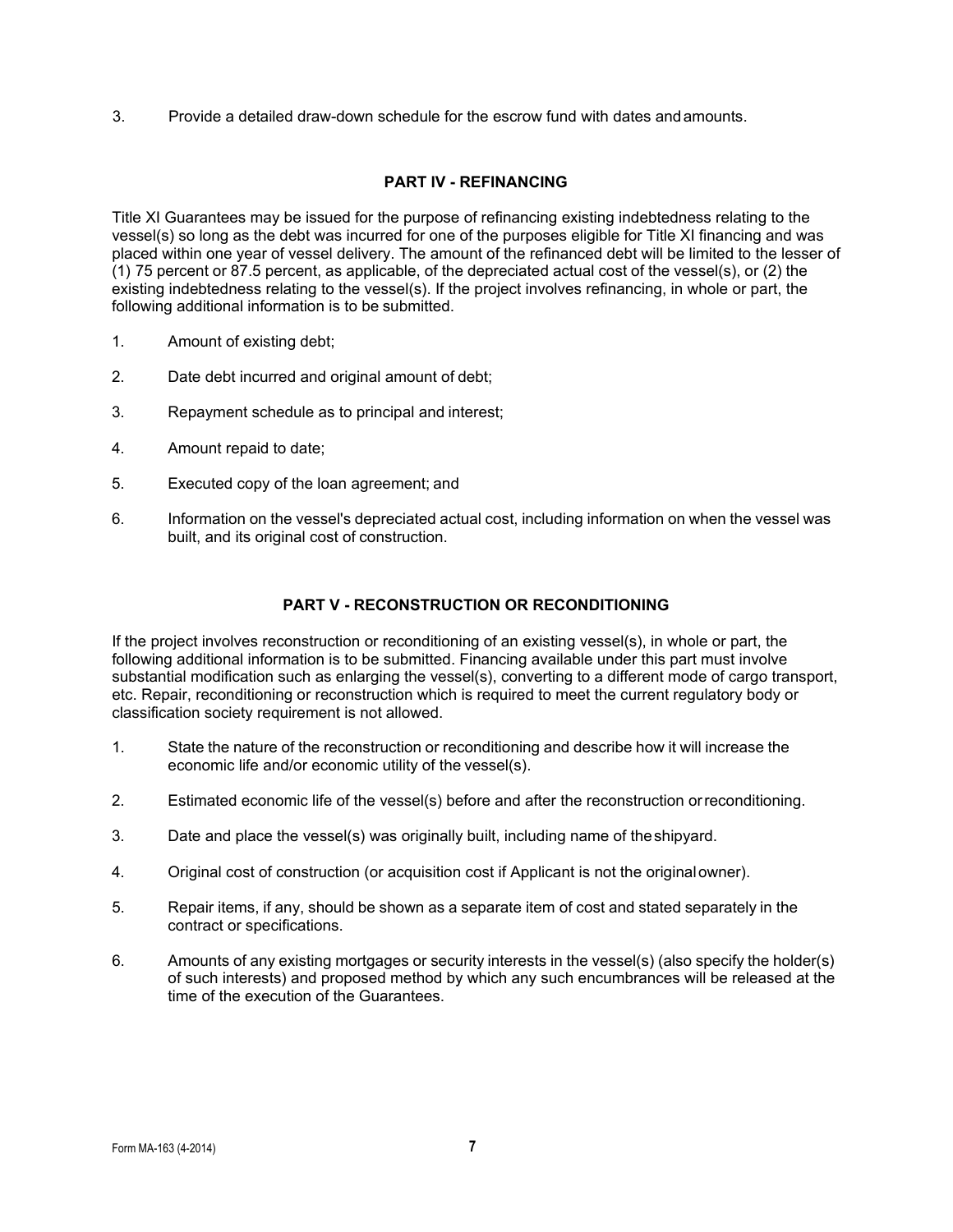#### *Signature Page*

|         | (Name of Applicant)                                                                                                                                                                                                                            |                             |                                                  |  |
|---------|------------------------------------------------------------------------------------------------------------------------------------------------------------------------------------------------------------------------------------------------|-----------------------------|--------------------------------------------------|--|
|         | By: <u>(Name and Title)</u>                                                                                                                                                                                                                    |                             |                                                  |  |
| Attest: | Secretary                                                                                                                                                                                                                                      |                             |                                                  |  |
|         | <u> 1989 - Jan Samuel Barbara, martin da shekarar 1989 - An tsara tsara tsara tsara tsara tsara tsara tsara tsar</u>                                                                                                                           |                             | _______________________________, do certify that |  |
|         | I am the <u>second</u> the second term of the second term of the second term of the second term of the second term of the second term of the second term of the second term of the second term of the second term of the second ter<br>(Title) | of $\overline{\phantom{a}}$ | (Name of Applicant)                              |  |

the Applicant on whose behalf I have executed the foregoing application; this application is made for the purpose of inducing the United States of America to grant guarantees pursuant to the provisions of 46 U.S.C. Chapter 537. I have carefully examined the application and all documents submitted in connection therewith and, to the best of my knowledge, information and belief, the statements and representations contained in said application and related documents are full, complete, accurate and true.

(Name)

**NOTE:** The U.S. Criminal Code makes it a criminal offense for any person to knowingly make a false statement or representation or to conceal or cover up a material fact from any department or agency of the United States as to any matter within its jurisdiction (18 U.S.C. 1001).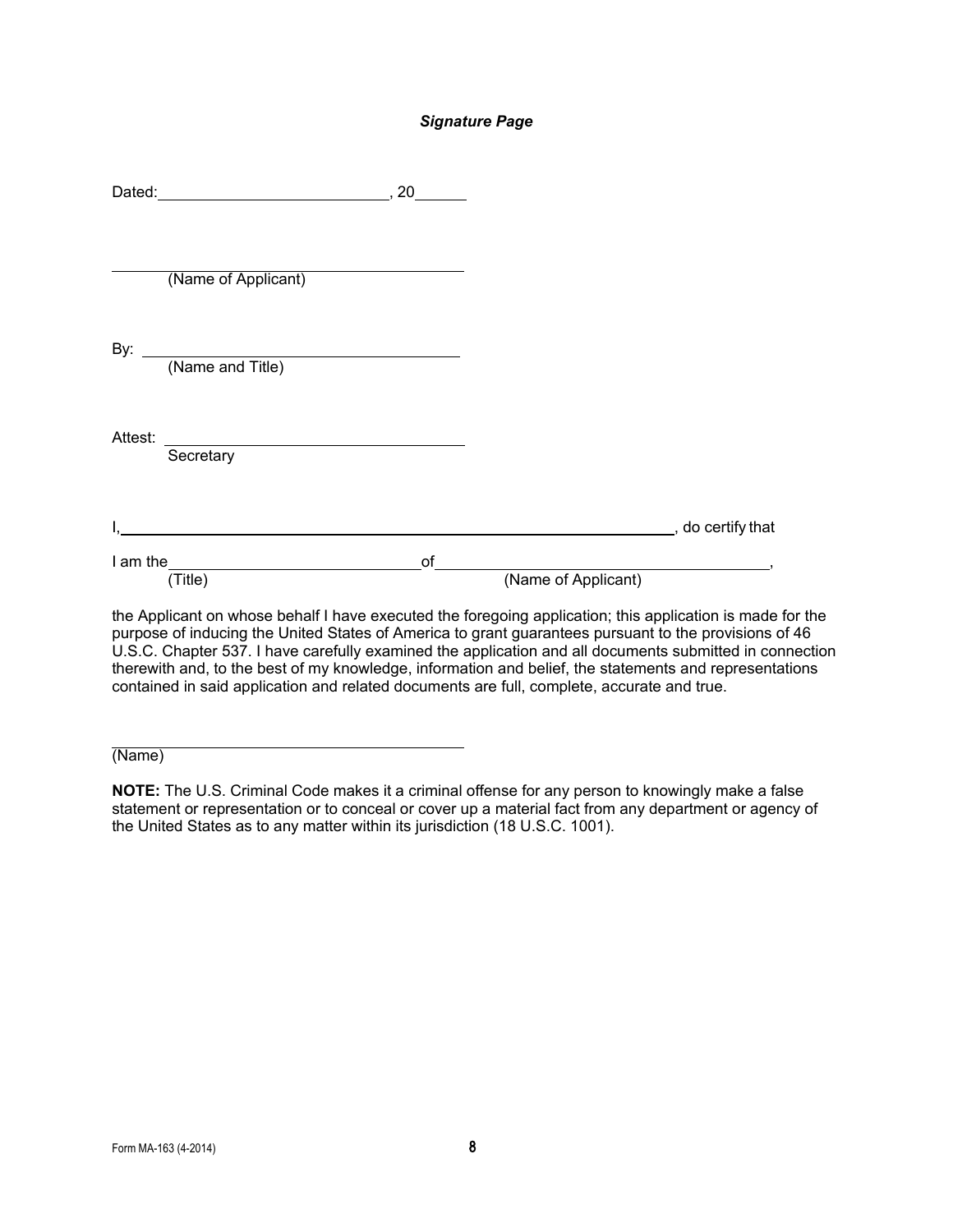## **ATTACHMENTS**

Please complete the following attachment forms as requested and file them with the application. There is no form for Attachment IV, Financial Information, which shall be furnished by the Applicant.

**Attachment I** - Affidavit of Citizenship

**Attachment II** - Table of vessel characteristics

**Attachment III** - Preliminary vessel design information (to be attached to the three executed copies of the application)

**Attachment IV** - Financial Information. For a complete description of requirements, see Part II F.

**Attachment V** - Request for Actual Cost Approval and Reimbursement.

**Attachment VI** - Market Study Guidelines for Title XI Projects

**Attachment VII** - A completed Lobbying Form must accompany the application and this form must be updated as events occur.

#### **NOTE:**

1) For all requested information that is not being supplied at the time of application filing, indicate when these materials are to be supplied and the reason for not supplying them with the application.

2) For Applicants with an existing Title XI contract(s), certain information requested in this application may already be on file with the Maritime Administration and need not be re-submitted if the information is current. For any such information, please advise and also note when the information was submitted.

3) The Maritime Administration reserves the right to request additional information on any aspect of the project.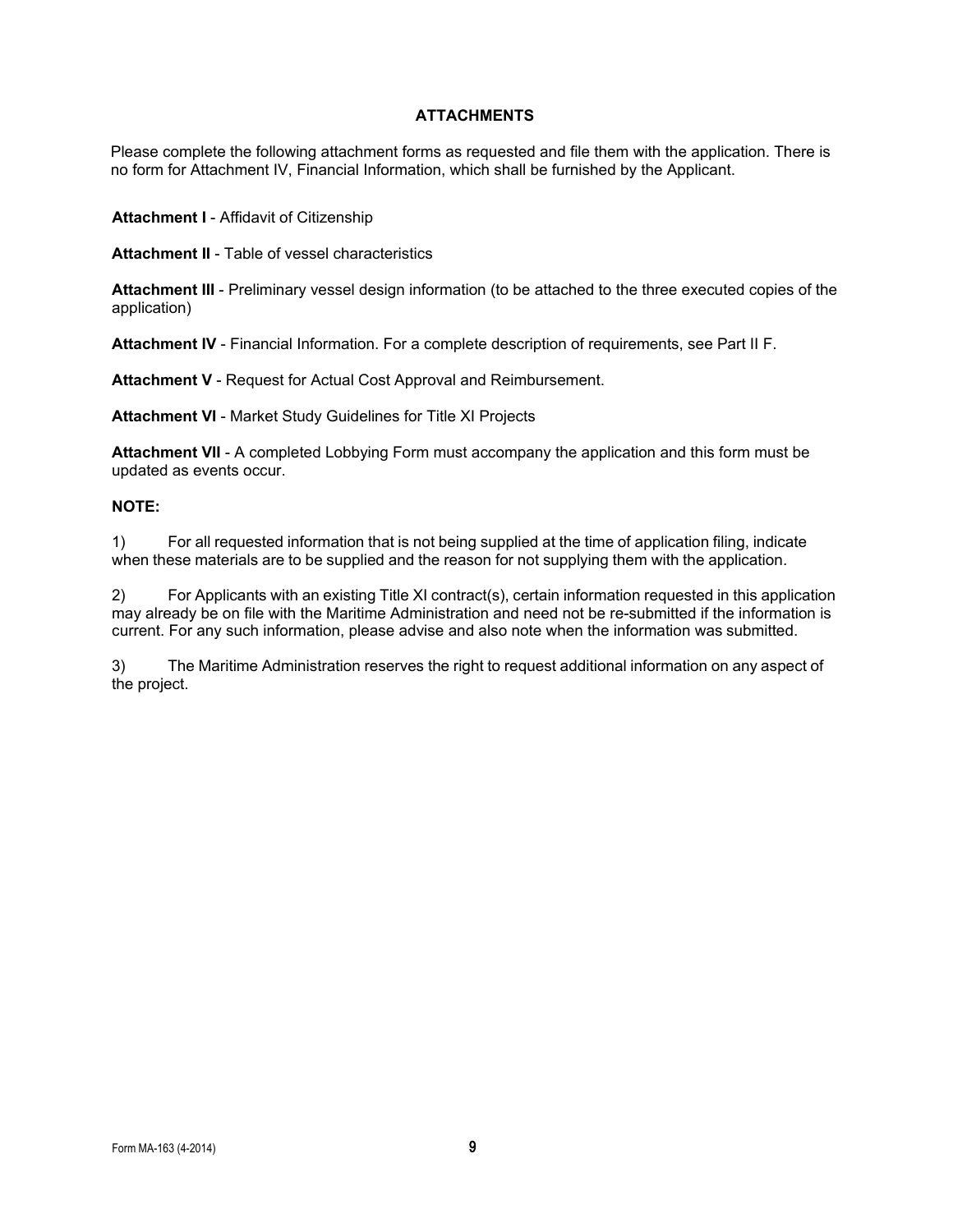#### **Attachment I**

#### **AFFIDAVIT OF U.S. CITIZENSHIP**

| State of | . :ountv of<br>ັ<br>. | ںں |
|----------|-----------------------|----|
|          |                       |    |

I, , (Name) of , (Residence address) being duly sworn, depose and say:

1. That I am the (Title of office(s) held) of , (Name of corporation) a corporation organized and existing under the laws of the State of (hereinafter called the "Corporation"), with offices at (hereinafter called the "Corporation"),  $(Ku)$  (Business address) in evidence of which incorporation a certified copy of the Articles or Certificate of Incorporation (or Association) is filed herewith (or has been filed) together with a certified copy of the corporate Bylaws. [Evidence of continuing U.S. citizenship status, including amendments to said Articles or Certificate and Bylaws, should be filed within 30 days after the annual meeting of the stockholders or annually, within 30 days after the original affidavit if there has been no meeting of the stock holders prior to that time.];

2. That I am authorized by and in behalf of the Corporation to execute and deliver this Affidavit of U.S. Citizenship;

3. That the names of the President or other Chief Executive Officer, Vice Presidents or other individuals who are authorized to act in the absence or disability of the President or other Chief Executive Officer, the Chairman of the Board of Directors, and the Directors of the Corporation are as follows:

Name **Title Title** Date and place of birth

(The foregoing list should include the officers, whether or not they are also directors and all directors, whether or not they are also officers.)

and that each of said individuals is a citizen of the United States by virtue of birth in the United States, birth abroad of U.S. citizen parents, by naturalization, by naturalization during minority through the naturalization of a parent, by marriage (if a woman) to a U S. citizen prior to September 22,1922, or as otherwise authorized by law, except (give name and nationality of alien directors, if any); however, the Bylaws of the Corporation provide that (Number) of the directors are necessary to constitute a quorum; (Number) of the directors are necessary to constitute a quorum; therefore, the alien directors named represent no more than a minority of the number necessary to constitute a quorum. [In the case of corporations under title VI, Merchant Marine Act, 1936, as amended, all directors must be citizens of the United States. Further, obtaining evidence necessary to support this Affidavit of U.S. Citizenship is the responsibility of the affiant.];

4. Information as to stock, where Corporation has 30 or more stockholders:<sup>1</sup>

<span id="page-9-0"></span>That I have access to the stock books and records of the Corporation; that said stock books and records have been examined and disclose (a) that, as of\_\_\_\_\_\_\_\_\_\_\_\_\_\_\_\_\_, (Date) the Corporation had issued and outstanding\_\_\_\_\_\_\_\_\_\_\_\_(Number) shares of \_\_\_\_\_\_\_\_\_\_\_, (Class or series) the only class or series of stock of the Corporation issued and outstanding [if such is the case], owned of record by (Number) stockholders, said number of stockholders representing the ownership of the entire issued and outstanding stock of the Corporation, and (b) that no stockholder owned of record as of said date five per centum (5%) or more of the issued and outstanding stock of the Corporation of any class or series. [If different classes or series of stock exist, give the same data for each class or series issued and

<sup>&</sup>lt;sup>1</sup> Strike inapplicable paragraph 4.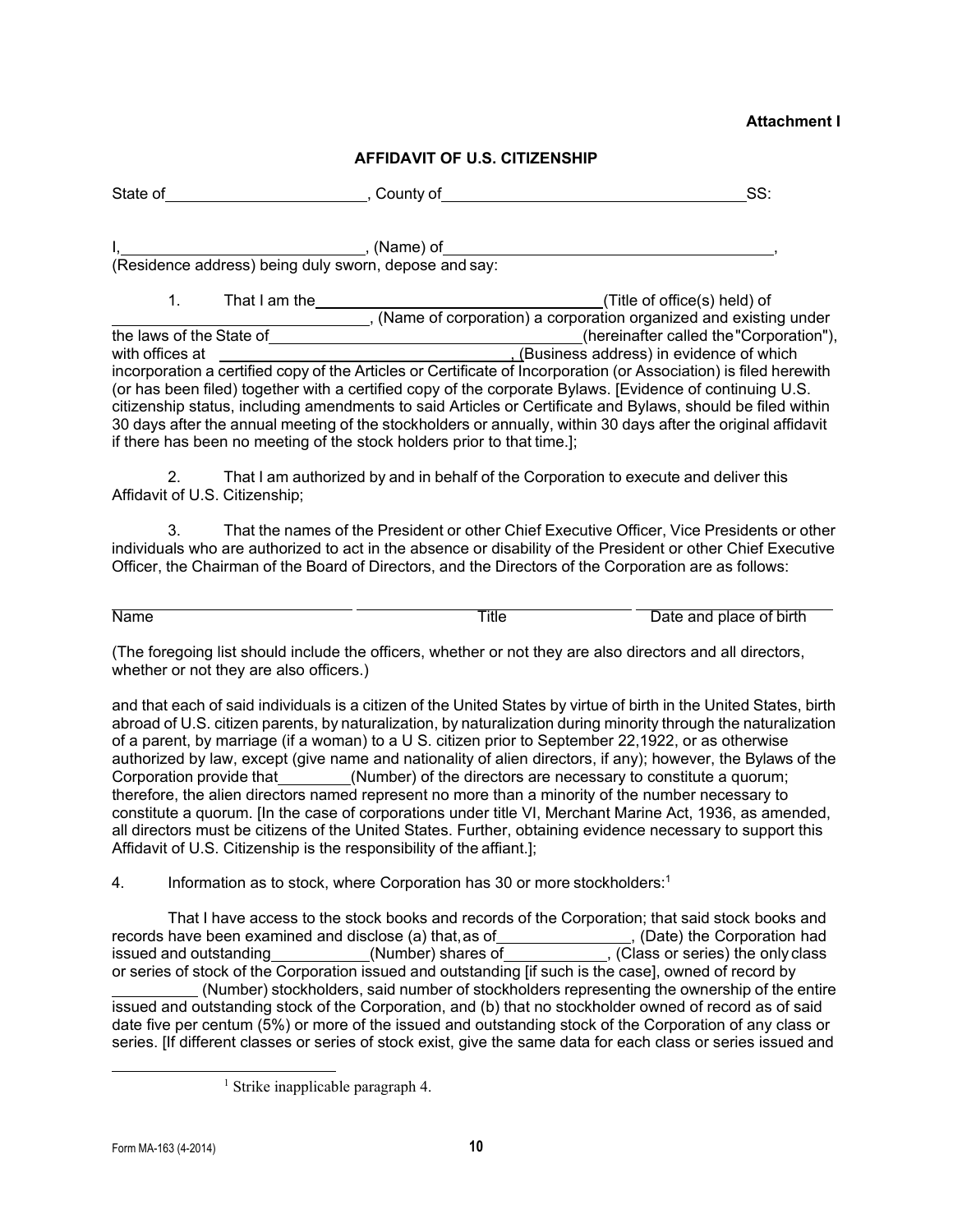<span id="page-10-2"></span>outstanding, showing the monetary value and voting rights per share in each class or series. If there is an exception to the statement in clause (b), the name, address, and citizenship of the stockholder and the amount and class or series of stock owned should be stated.]

That the registered addresses of owners of record of shares of the issued and outstanding (Class or series) stock of the Corporation are shown on the stock books and records of the Corporation as being within the United States, said shares being per centum ( %) of the total number of shares of said stock (each class or series). [The exact figure as disclosed by the stock books of the corporation must be given and the per centum figure must not be less than 65 per centum, except that for a corporation operating a vessel in the coastwise trade, the per centum figure must be not less than 95 per centum. These per centum figures apply to corporate stockholders as well as to the primary corporation.]

(The same statement should be made with reference to each class or series of stock, if there is more than one class or series.)

4. Information as to stock, where Corporation has less than 30 stockholders[:1](#page-10-0)

That the information as to stock ownership, upon which the Corporation relies to establish that the required percentage<sup>2</sup> of stock ownership is vested in citizens of the United States, is as follows:

| Name of stockholder | Number of shares owned (each | Percentage of shares |
|---------------------|------------------------------|----------------------|
|                     | class or series)             | owned (each class or |
|                     |                              | series)              |

and that each of said individual stockholders is a citizen of the United States by virtue of birth in the United States, birth abroad of U.S. citizen parents, by naturalization during minority through the naturalization of a parent, by marriage (if a woman) to a U.S. citizen prior to September 22, 1922, or as otherwise authorized by law.

**NOTE:** If a corporate stockholder, give information with respect to State of incorporation, the names of the officers, directors, and stockholders in the appropriate percentage of shares held, with statement that they are all U.S. citizens. Nominee holders of record of 5 percent or more of any class or series of stock and the beneficial owners thereof should be named and their U.S. citizenship affirmed.

5. That the controlling interest (or 75% of the interest)<sup>3</sup> in (each) said Corporation, as established by the data herein before set forth, is owned by citizens of the United States; that the title to a majority (or 75%)<sup>3</sup> of the stock of (each) said Corporation is vested in citizens of the United States free from any trust or fiduciary obligation in favor of any person not a citizen of the United States; that such proportion of the voting power of (each) said Corporation is vested in citizens of the United States; that through no contract or understanding is it so arranged that the majority (or more than 25%)<sup>3</sup> of the voting power of (each) said Corporation may be exercised, directly or indirectly, in behalf of any person who is not a citizen of the United States; and that by no means whatsoever, is control of (each) said Corporation (or any interest in

<span id="page-10-1"></span><span id="page-10-0"></span><sup>2</sup> 75% if Corporation is operating in the coastwise trade, on the Great Lakes, or on bays, sounds, rivers, harbors, or inland lakes of the United States; and controlling interest if Corporation is operating solely in the foreign trade, both terms as defined in section 2, Shipping Act, 1916, as amended.

<sup>3</sup> Strike inappropriate language.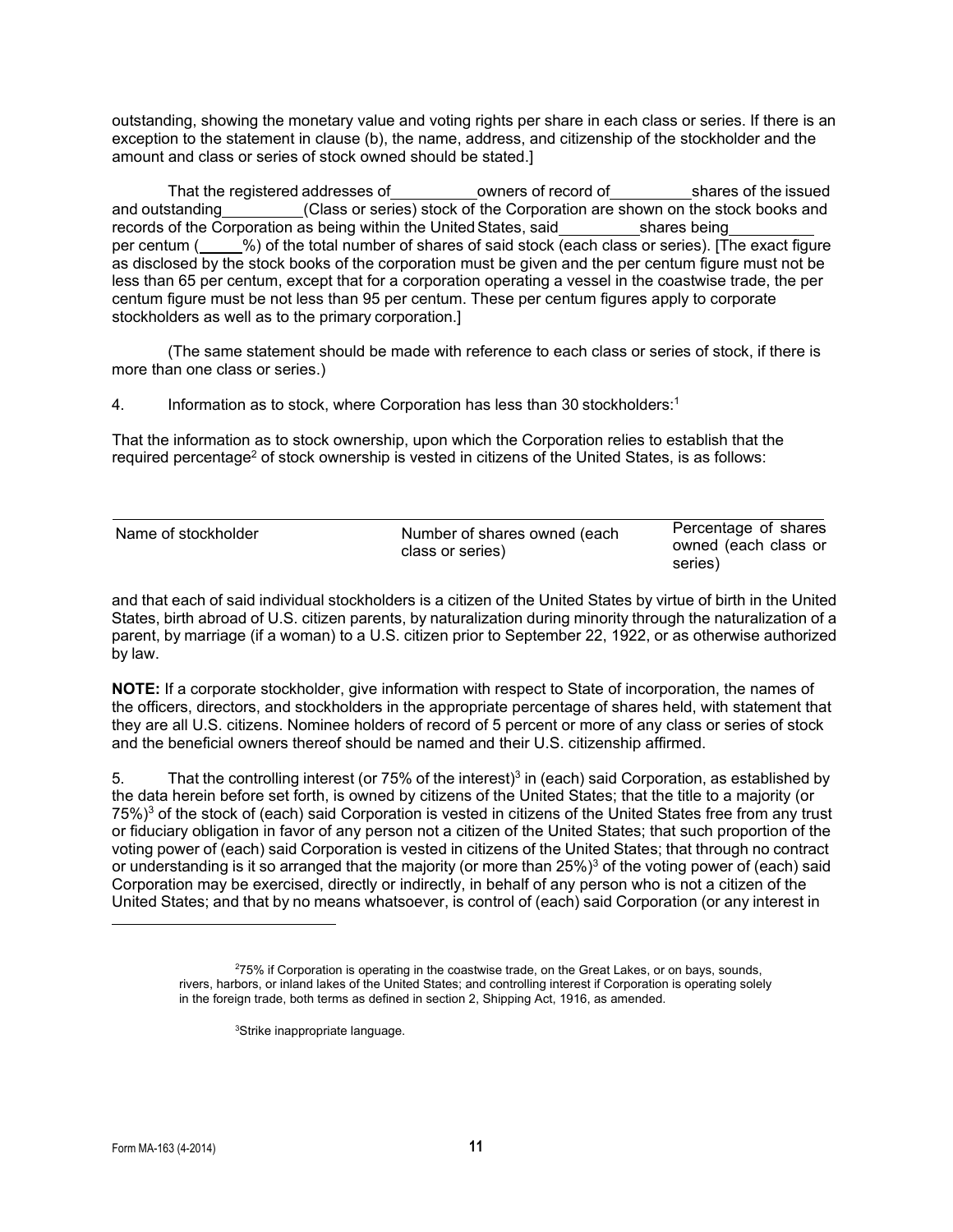said Corporation in excess of 25%)<sup>3</sup> conferred upon or permitted to be exercised by any person who is not a citizen of the United States; and

6. That affiant has carefully examined this affidavit and asserts that all of the statements and representations contained therein are true to the best of his knowledge, information, and belief.

Dated: (Name of affiant)

Subscribed and sworn to before me, a Notary Public in and for the State and County aforesaid, this \_\_\_\_\_ day of  $\frac{1}{20}$ , 20  $\frac{1}{20}$ .

(Notary Public)

My Commission expires:

<span id="page-11-0"></span><sup>3</sup> Strike inappropriate language.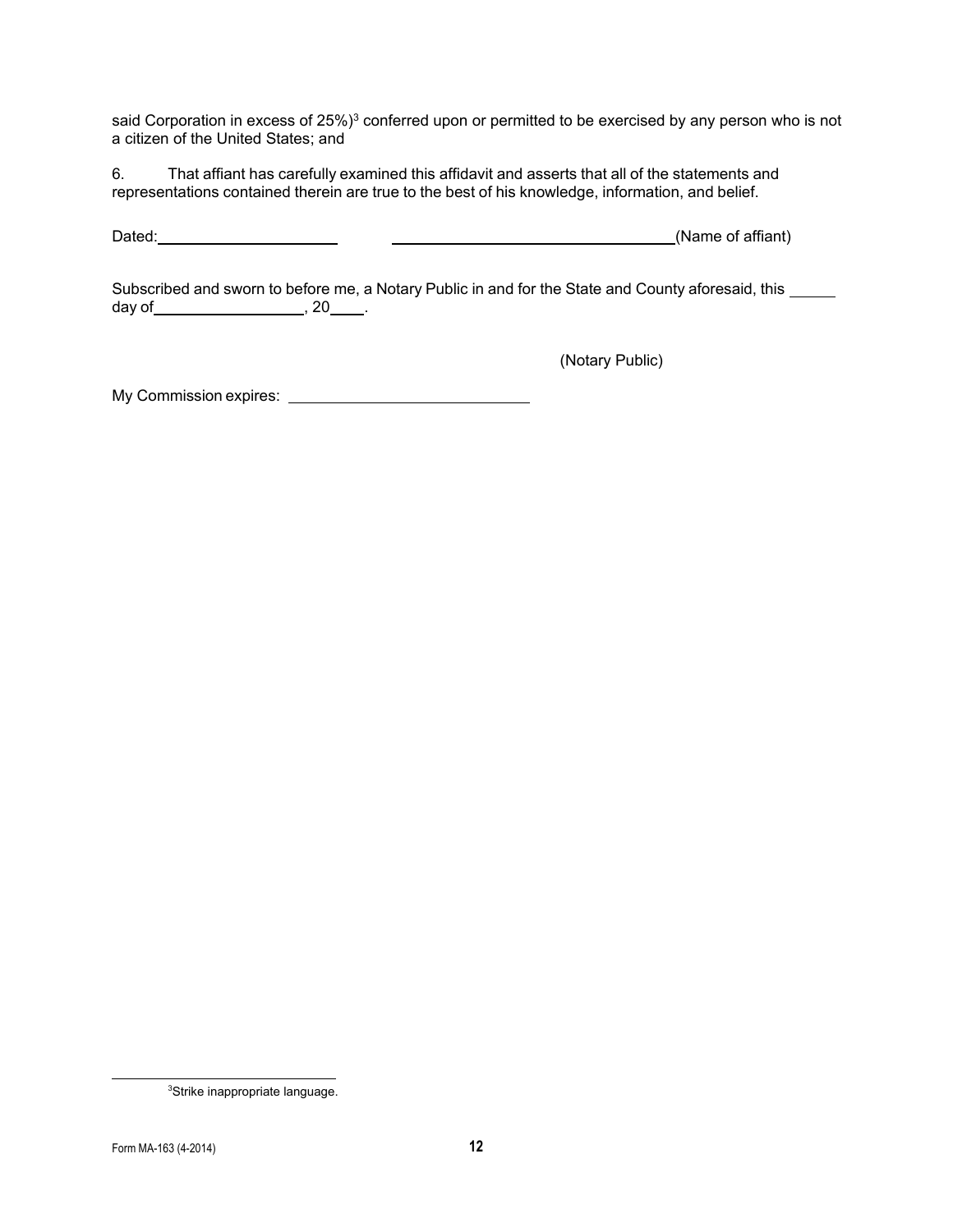#### **Attachment II**

# **TABLE OF VESSEL CHARACTERISTICS FOR PROPOSED VESSEL(S)**

#### Including:

- 1. Length overall
- 2. Length between perpendiculars<br>3. Beam
- 3. Beam<br>4. Full loa
- 4. Full load draft<br>5. Depth to stren
- 5. Depth to strength deck<br>6. Full load displacement
- 6. Full load displacement<br>7. Service speed at full lo
- 7. Service speed at full load displacement<br>8. Number of passengers by classes
- 8. Number of passengers by classes<br>9. Approximate number of staterooms
- 9. Approximate number of staterooms for each class<br>10. Number of crew:
- Number of crew:
	- a. Deck Department
	- b. Engine Department
	- c. Steward's Department
- 11. Dry cargo volume--bale cubic and/or grain cubic and/or TEU
- Dry cargo deadweight
- 13. Refrigerated cargo cubic and/or TEU
- 14. Refrigerated cargo deadweight<br>15. Cargo oil cubic 100% full
- 15. Cargo oil cubic 100% full<br>16. Cargo oil deadweight
- 16. Cargo oil deadweight<br>17. Fuel oil tankage cubic
- 17. Fuel oil tankage cubic 100% full<br>18. Fresh water tankage cubic 100%
- 18. Fresh water tankage cubic 100% full<br>19. Number of propellers
- 19. Number of propellers<br>20. Type of main propulsi
- 20. Type of main propulsion machinery.<br>21 Rated horsepower of main propulsion
- 21. Rated horsepower of main propulsion machinery (MCR)<br>22. Estimated fuel consumption in service at sea and in port
- Estimated fuel consumption in service at sea and in port
- 23. Evaporator capacity
- 24. Auxiliary generator capacity<br>25. Cruising radius at service sp
- 25. Cruising radius at service speed at full displacement
- 26. Estimated net tonnage<br>27. Estimated gross tonnage
- 27. Estimated gross tonnage<br>28. Estimated total deadweig
- 28. Estimated total deadweight capacity<br>29. Light ship weights
	- Light ship weights<br>a. steel
		- a. steel<br>b. outfit
		- outfit
		- c. machinery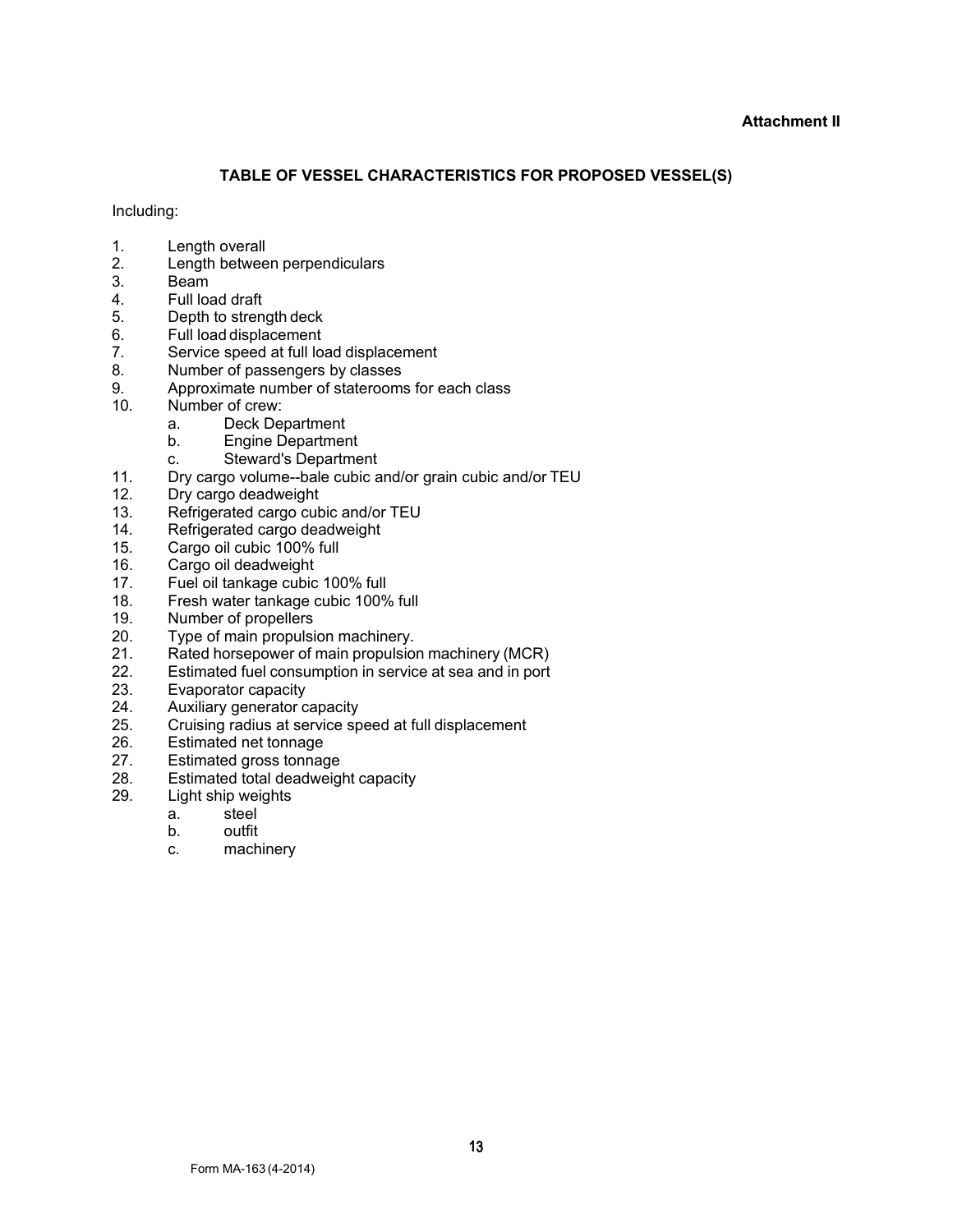# **VESSEL DESIGN INFORMATION**

(Three (3) copies required)

The requirement for submission of the information outlined in Attachment III may be waived, at the Maritime Administration's discretion, for those projects which have a design previously approved by the Maritime Administration.

1. **SPECIFICATIONS:** Specifications shall cover all shipyard contract work to be accomplished. They shall identify classification society rules to be used, national and international regulations to be applied and primary vessel certifications to be obtained. They shall also address pollution considerations such as engine emissions, sewage processing, refrigerants and fire fighting systems.

2. **GENERAL ARRANGEMENT DRAWINGS:** Drawings shall include the inboard profile andplan view of the decks with a table of principal vessel characteristics.

3. **MIDSHIP SECTION STRUCTURAL DRAWING:** Drawing shall be consistent with classification society and/or regulatory body requirements.

4. **MAJOR LONGITUDINAL AND TRANSVERSE STRUCTURAL DRAWINGS:** Drawing shall be consistent with classification society and/or regulatory bodyrequirements.

5. **LONGITUDINAL HULL GIRDER STRENGTH ANALYSIS:** Analysis shall be consistent with classification society and/or regulatory body requirements.

6. **MACHINERY ARRANGEMENT DRAWINGS:** Drawings shall have sufficient plan view(s), elevation(s) and section view(s) to show the location of all major machinery components. A list of main machinery components shall also be included.

7. **LIGHTSHIP WEIGHT ESTIMATE:** Estimate shall include a weight breakdown in the three main weight groups: hull structure (including deck house), hull outfitting (including joiner work) and machinery, with a center of gravity for each main group.

8. **LIGHTSHIP LONGITUDINAL WEIGHT DISTRIBUTION CURVE:** Curve should be consistent with classification society and/or regulatory body requirements.

9. **LINES DRAWINGS:** Drawings shall show the body plan, profile plan and waterline plan. Tabular offsets in hard copy and in computer format shall also be provided.

10. **SPEED/POWER CHARACTERISTICS:** Include curves of speed versus power and rpm with enough pertinent technical data for the selection of main engine(s) andpropeller(s).

11. **HYDROSTATIC CHARACTERISTICS:** Hydrostatic data may be presented as curves, nomographs and/or tables.

12. **LOADING CONDITION CALCULATIONS:** Calculations should be consistent with classification society and/or regulatory body requirements and shall represent the safe loading of the ship throughout its range of operating drafts.

13. **INTACT AND DAMAGED STABILITY (if required) ANALYSES:** Analyses shall beconsistent with classification society and/or regulatory body requirements.

14. **CAPACITY PLAN:** Plan shall include volume, weight, and center of gravity information for each cargo space and/or tank. Free surface effects for all tanks shall also be included.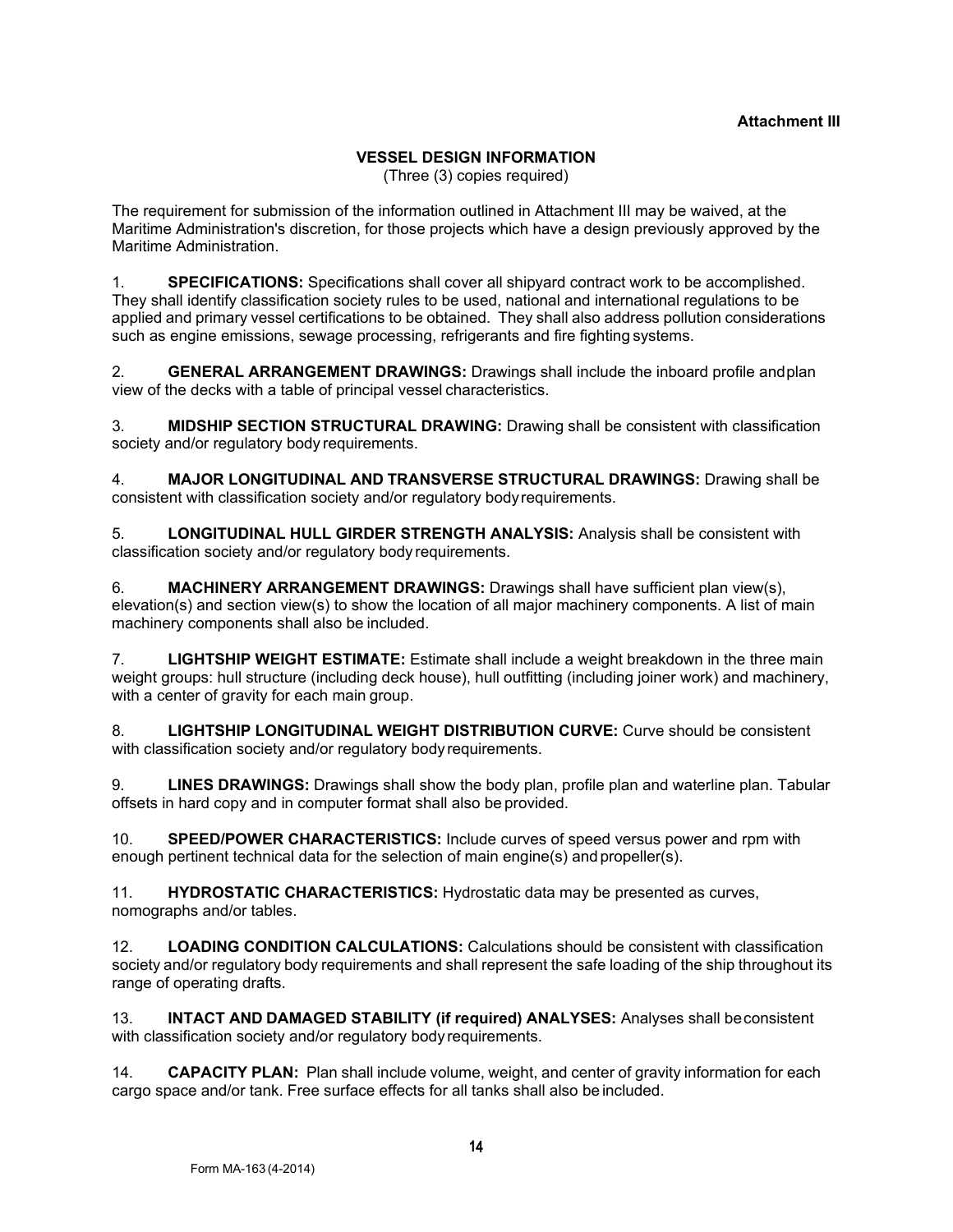15. **ELECTRIC LOAD ANALYSIS:** Analysis should be consistent with classification society and/or regulatory body requirements.

16. **HEAT BALANCE OR ENERGY ANALYSIS:** Analysis shall be in diagrammatic form andshould be consistent with classification society and/or regulatory bodyrequirements.

17. **KEY EVENT PRODUCTION SCHEDULE:** Production schedule which clearly demonstrates the integration of each vessel with the shipyard's existing workload shall be provided, if the Title XI application involves construction period financing.

18. **VESSEL DOCUMENTATION:** A copy of all classification society and/or regulatory body documents and certificates issued for the vessel(s).

- **NOTES:** (1) When deemed necessary, additional technical information may be requested by the Maritime Administration and shall be provided by the Title XI Applicant.
	- (2) If a preliminary Title XI application is submitted, it shall include, as a minimum, Items 1 and 2 of this Attachment III.
	- (3) In general, all plans provided shall be drawn to an engineering or architectural scale and may be in a computerized format such as AutoCAD R.12 or later. All other technical information may also be submitted in a computerized format. Data compatibility requirements should be discussed with the Maritime Administration prior to submittal.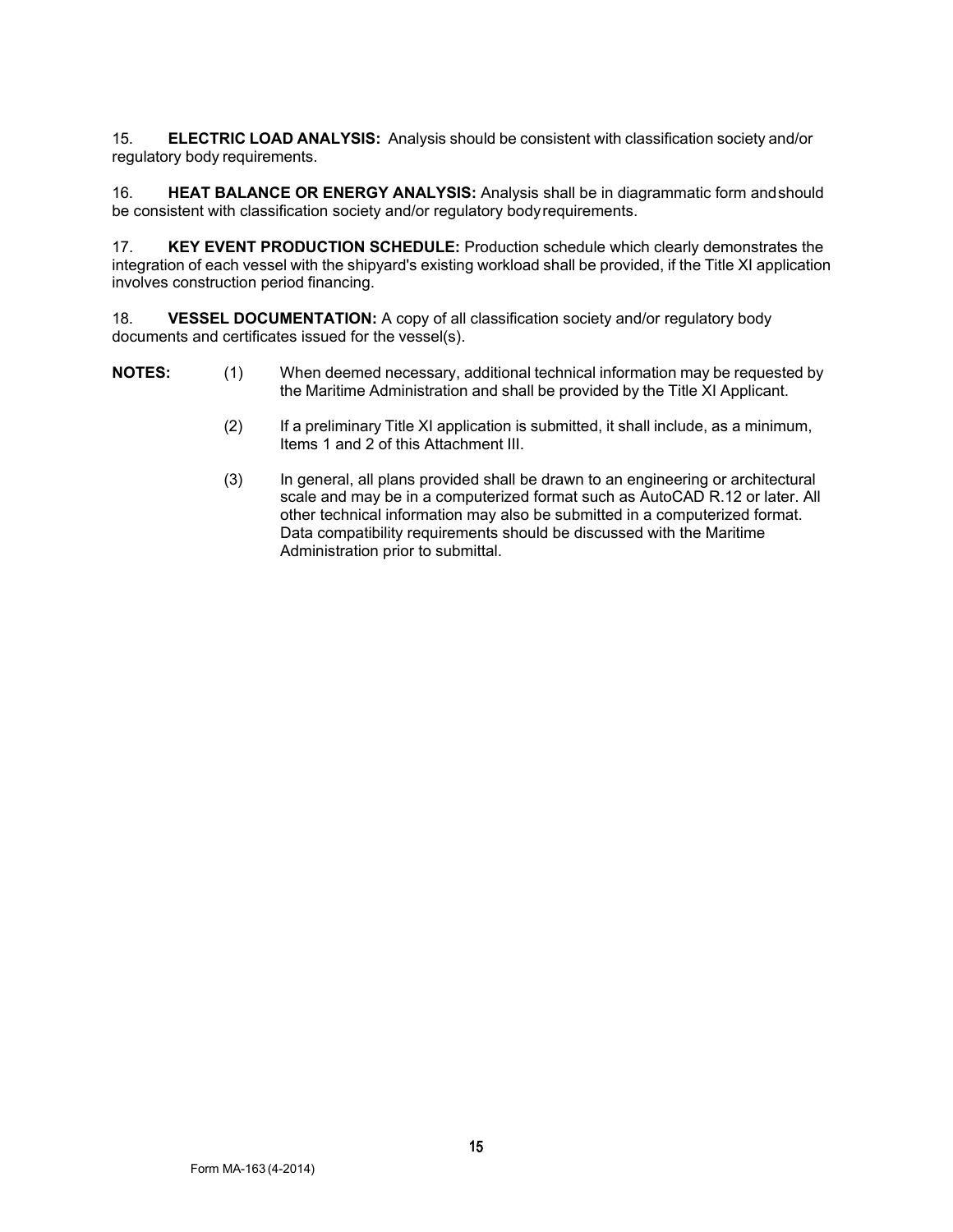#### Summary of Actual Cost Request

| <b>Applicant's Name</b><br><b>Applicant's Address</b> |       |      |                   |              |                             |  |
|-------------------------------------------------------|-------|------|-------------------|--------------|-----------------------------|--|
| Shipyard's Name<br>Shipyard's Address                 |       |      |                   |              |                             |  |
| Name of Vessel<br>Type of Vessel                      |       |      | Shipyard Hull No. |              |                             |  |
|                                                       | LOA   | LBP  | <b>BEAM</b>       | <b>DEPTH</b> | <b>SHP</b>                  |  |
| Submittal No.<br>Period Covered                       | From: |      | to:               |              | <b>Final Cost Submittal</b> |  |
|                                                       |       | Date |                   | Date         |                             |  |

Date of Last Previous Submittal

### **Instructions to Applicant**

Requests for actual cost approvals and remittances must be submitted on this form and on the supplemental schedules listed below as applicable. Specific instructions are included on each supplemental schedule.

| Remittances to Shipyard                                                | Supplemental<br>Schedule No. | Previous<br><b>Cumulative Total</b> | <b>Actual Cost</b><br>This Submittal | <b>Cumulative Actual Cost</b><br>To Date |
|------------------------------------------------------------------------|------------------------------|-------------------------------------|--------------------------------------|------------------------------------------|
| <b>Contract Base Cost</b>                                              | $\mathbf{1}$                 |                                     |                                      |                                          |
| Escalation                                                             | 1                            |                                     |                                      |                                          |
| Changes & Extras                                                       | 2 & 2A                       |                                     |                                      |                                          |
| Other Items                                                            | 3                            |                                     |                                      |                                          |
| 1. Subtotal-Actual Construction Cost                                   |                              |                                     |                                      |                                          |
| <b>Owner Furnished Items</b>                                           | 4                            |                                     |                                      |                                          |
| Design, Engineering and Inspection At<br>Owner's Cost                  | 5                            |                                     |                                      |                                          |
| 2. Subtotal-Actual Owner's Cost                                        |                              |                                     |                                      |                                          |
| Total (1 & 2) Actual Construction<br>& Outfitting Cost:                |                              |                                     |                                      |                                          |
| Less: Items of Foreign Cost Not Allowed                                | 6                            |                                     |                                      |                                          |
| 3. Subtotal--Actual Construction and<br><b>Owner's Outfitting Cost</b> |                              |                                     |                                      |                                          |
| <b>Financing Costs:</b><br><b>Guarantee Fee/Commitment Fees</b>        | $\overline{7}$               |                                     |                                      |                                          |
| Interest Expense                                                       |                              |                                     |                                      |                                          |
| Interest Income                                                        |                              |                                     |                                      |                                          |
| 4. Subtotal--Financing Costs                                           |                              |                                     |                                      |                                          |
| <b>Total--Actual Cost</b>                                              |                              |                                     |                                      |                                          |
| 5. Source of Payments                                                  |                              |                                     |                                      |                                          |
| <b>Escrow Fund</b>                                                     |                              |                                     |                                      |                                          |
| <b>Construction Fund</b>                                               |                              |                                     |                                      |                                          |
| <b>General Fund</b>                                                    |                              |                                     |                                      |                                          |
| <b>TOTAL</b>                                                           |                              |                                     |                                      |                                          |

Notes, Comments, Etc.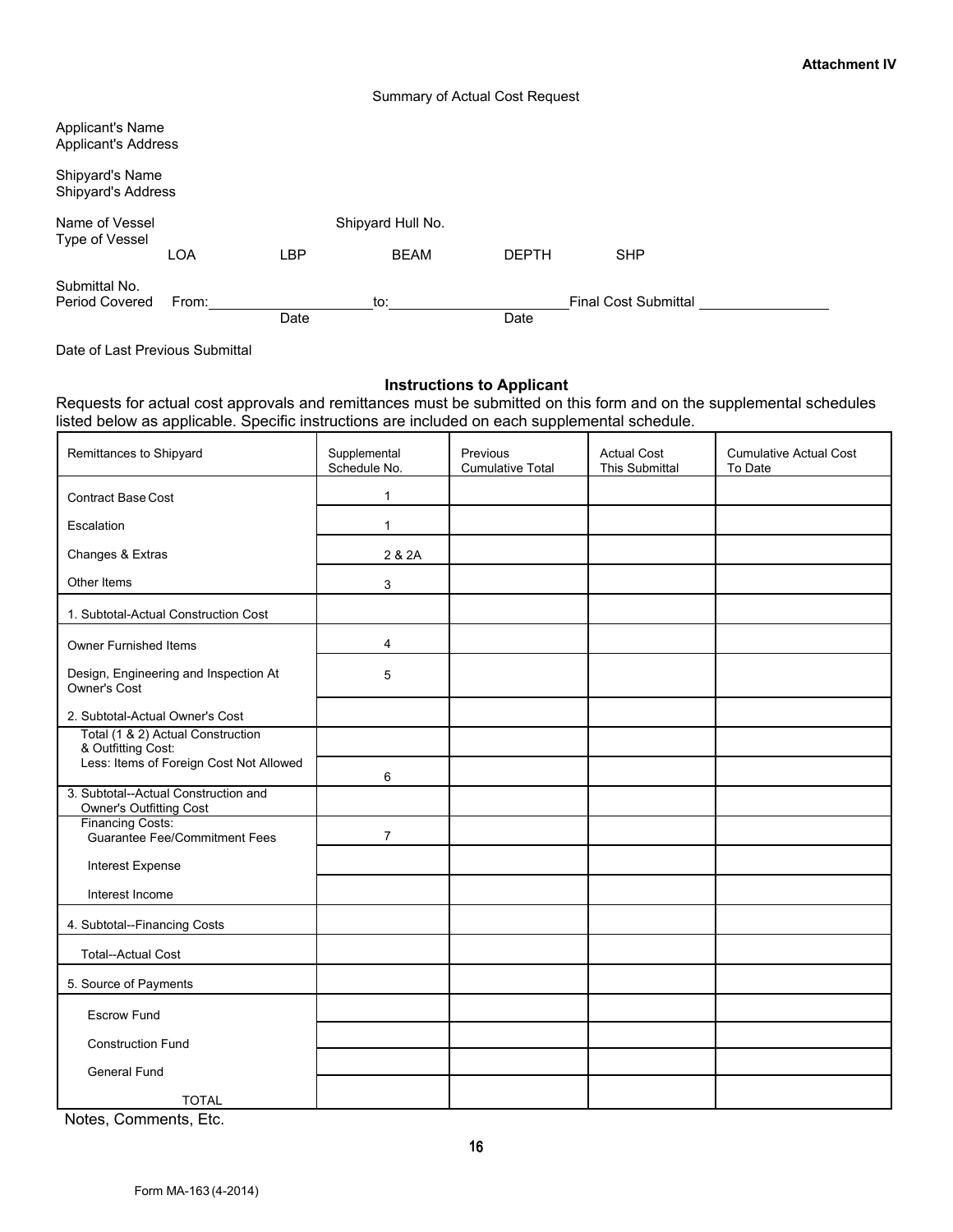# **CERTIFICATION OF PAYMENTS**

| The undersigned has examined the records of | and certifies                                                                                                            |
|---------------------------------------------|--------------------------------------------------------------------------------------------------------------------------|
|                                             | the above cost figures and the attached supplemental schedules to accurately state the actual costs, both paid and to be |
| paid, of                                    | in accordance with generally accepted accounting practices.                                                              |
|                                             |                                                                                                                          |

Date: <u>example</u>: and the set of the set of the set of the set of the set of the set of the set of the set of the set of the set of the set of the set of the set of the set of the set of the set of the set of the set of the

**Title**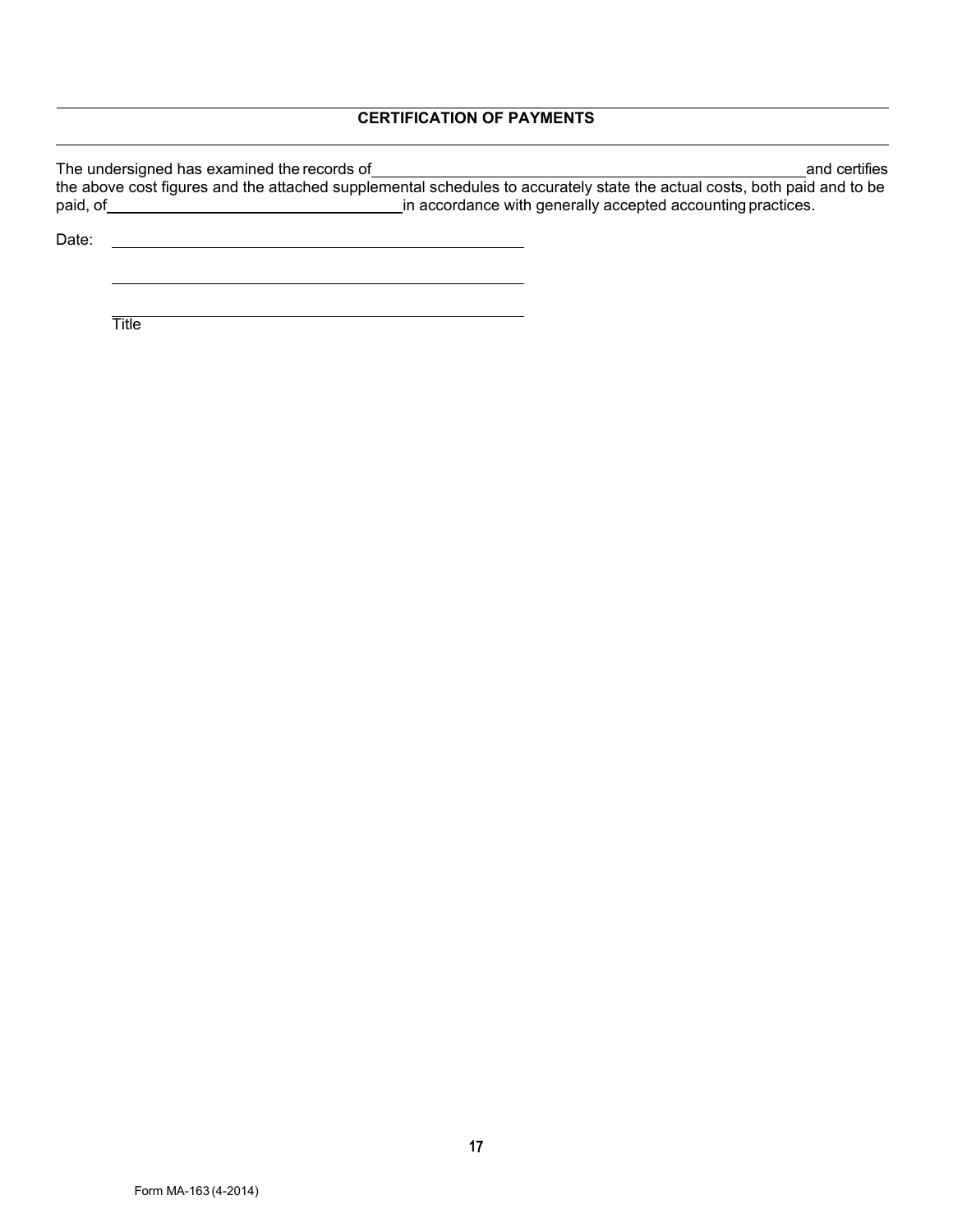**Supporting Documentation**

## **Supplemental Schedule No. 1 Contract Base Cost andEscalation**

Applicant's Name Applicant's Address

Shipyard's Name Shipyard's Address

Submittal No.

Name of Vessel Shipyard Hull No.<br>Submittal No. Submittal No.

### **Instructions to Applicant**

List all remittances made to the shipyard for the construction of the vessel as shown in the contract specifications. Include escalation, if applicable, as defined in the contract. Do not include the cost of subsequent amendments to the contract or changes and extras which are to be listed on Schedules 2 and 2A.

| Date of        |                                        | <b>Contract</b>  |                   |       |
|----------------|----------------------------------------|------------------|-------------------|-------|
| <b>Payment</b> | <b>Notes or Comments (if required)</b> | <b>Base Cost</b> | <b>Escalation</b> | Total |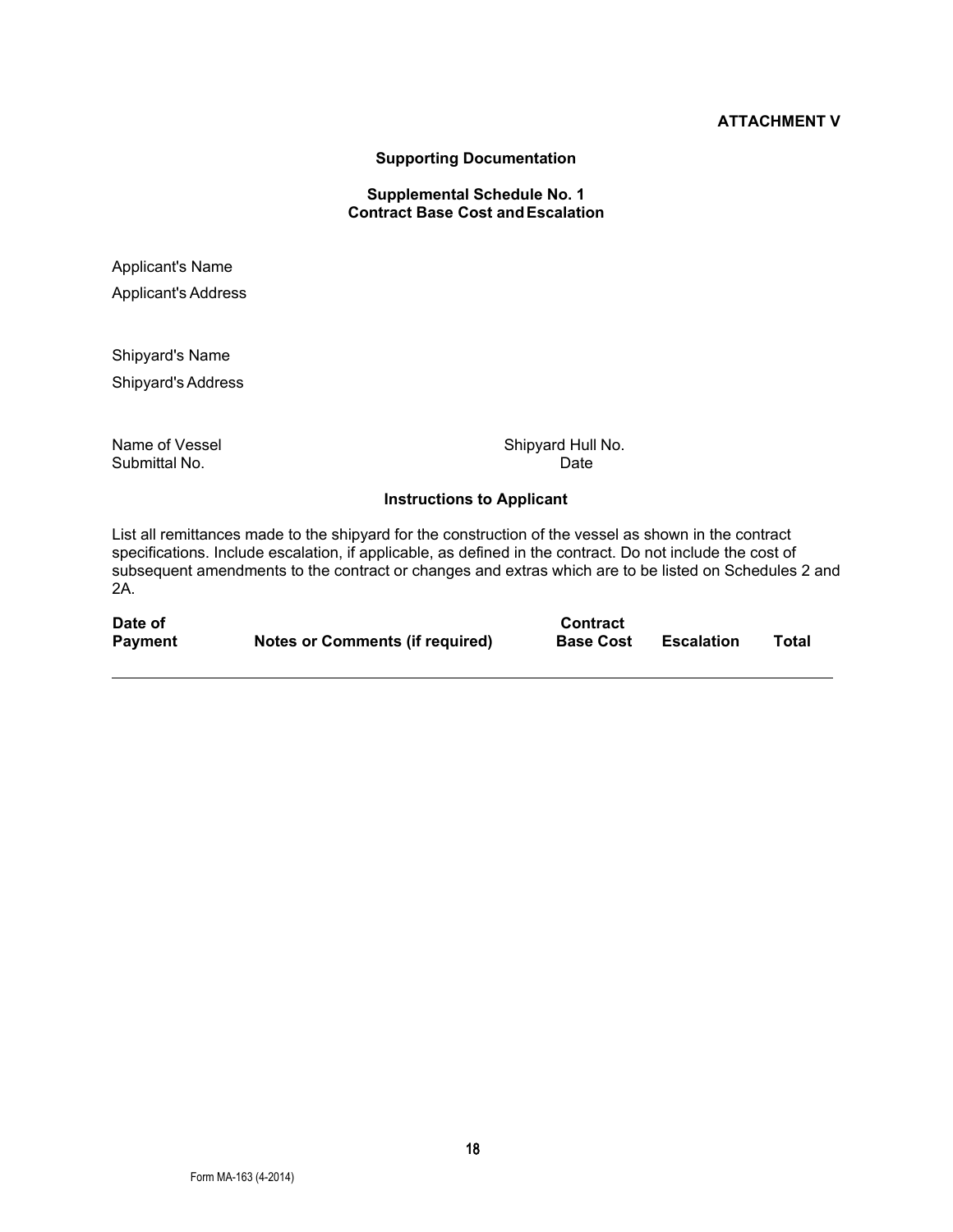**Supporting Documentation**

**Supplemental Schedule No. 2 Index of Changes and Extras**

Applicant's Name Applicant's Address

Shipyard's Name Shipyard's Address

Submittal No. 2008 and 2009 and 2009 and 2009 and 2009 and 2009 and 2009 and 2009 and 2009 and 2009 and 2009 and 2009 and 2009 and 2009 and 2009 and 2009 and 2009 and 2009 and 2009 and 2009 and 2009 and 2009 and 2009 and 2

Name of Vessel Shipyard Hull No.

# **Instructions to Applicant**

List all changes and extras in numerical order as indicated below. Fill in all information requested. Show total cost claimed at the end of the list. Attach Schedule 2A with information requested arranged in the same sequence.

If preferred, the Applicant may request the shipyard to forward this schedule and Schedule 2A directly to Director, Office of Marine Financing, Maritime Administration, 1200 New Jersey Avenue, SE, MAR-750, Room W21-318, Washington, D.C. 20590.

Change No. Description or Identification Subcontractor (if applic.) Cost per Ship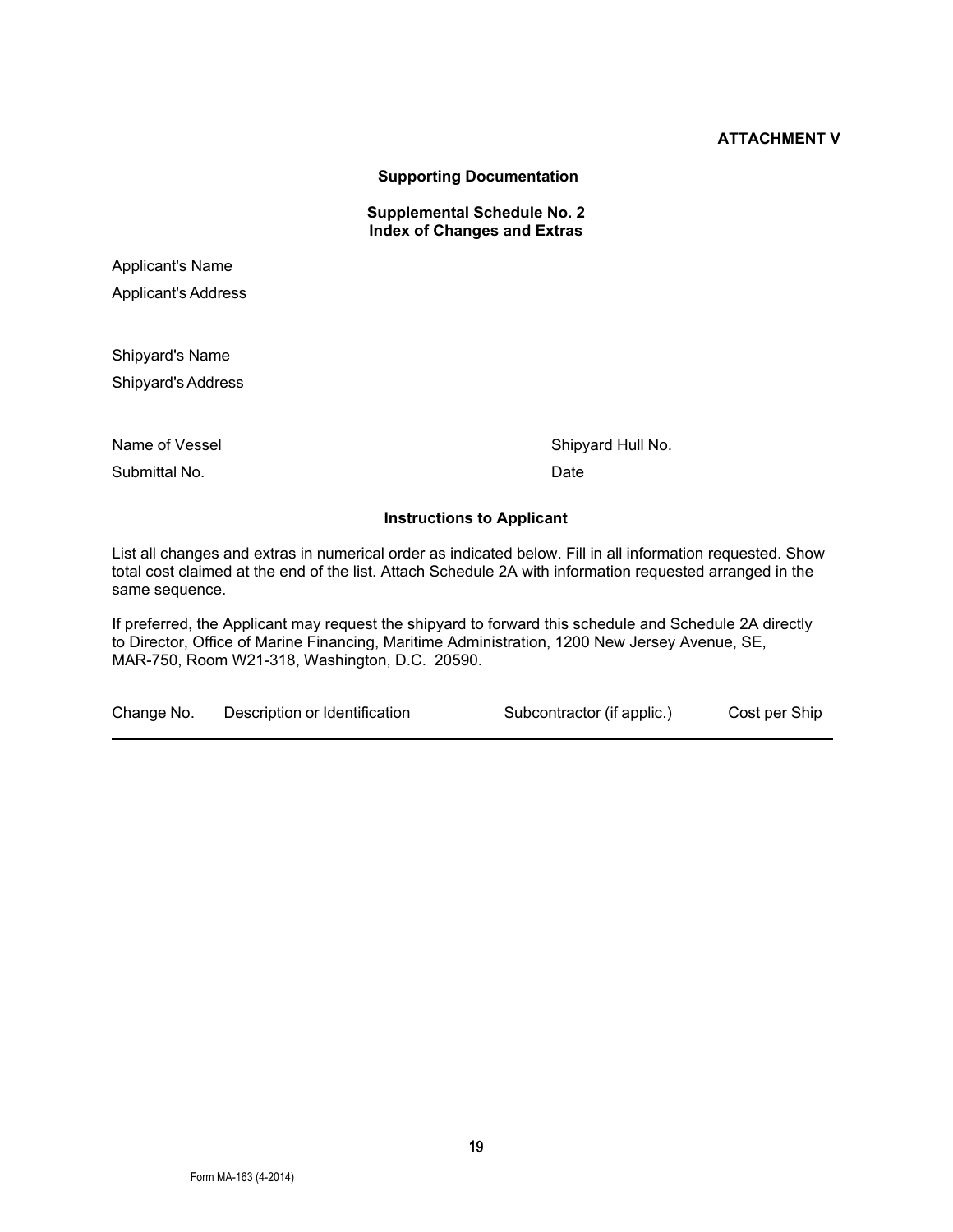**Supporting Documentation** 

**Supplemental Schedule No. 2A Changes and Extras Details**

Applicant's Name Applicant's Address

Shipyard's Name Shipyard's Address

Submittal No. 2008 and 2009 and 2009 and 2009 and 2009 and 2009 and 2009 and 2009 and 2009 and 2009 and 2009 and 2009 and 2009 and 2009 and 2009 and 2009 and 2009 and 2009 and 2009 and 2009 and 2009 and 2009 and 2009 and 2

Name of Vessel Shipyard Hull No.

#### **Instructions to Applicant**

Enter below the details requested for each change order in the same sequence as listed in Schedule 2. The scope of work for each change should be briefly described. Major items of material and/or labor should be set forth individually--whether added or deleted. Sufficient detail should be included to justify the cost added or deleted for each change. Include as many changes as possible on each sheet.

|        | Title of Change/Scope of      |               |       |            | Net Cost       |
|--------|-------------------------------|---------------|-------|------------|----------------|
| Change | Work by Phases/Material       | Material Cost |       | Labor      | of Change      |
| - No.  | Description/Labor Description | -Unit         | ™otal | Hours Cost | $(+)$ or $(-)$ |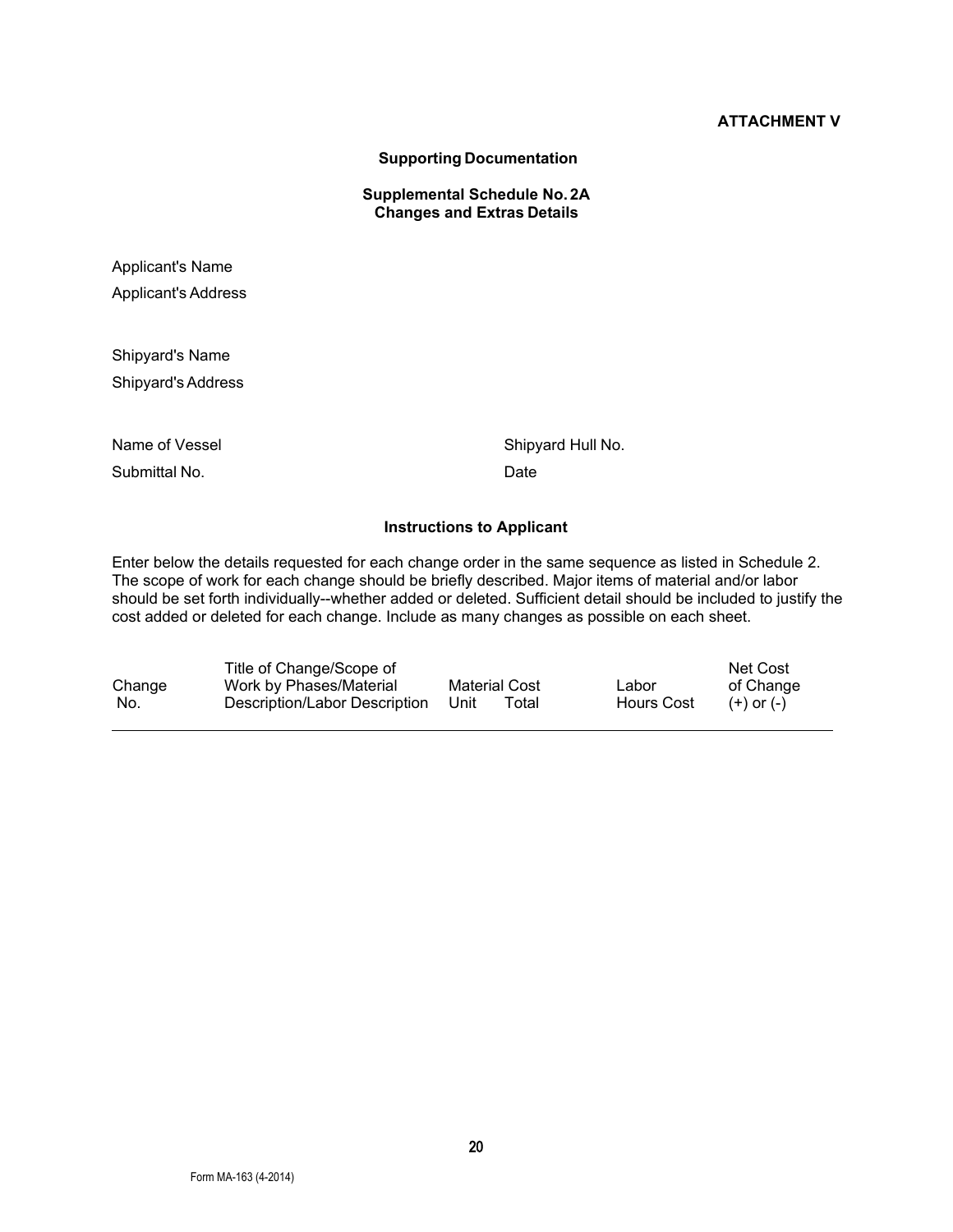**Supporting Documentation**

**Supplemental Schedule No. 3 Other Items**

Applicant's Name Applicant's Address

Shipyard's Name Shipyard's Address

Submittal No. Date

Name of Vessel Shipyard Hull No.

#### **Instructions to Applicant**

List below all items paid directly to the shipyard which qualify as construction cost, but do not belong in the categories of base contract cost, changes, extras, and escalation. Example: insurance, storage of owner furnished items, performance bond; if such items are not provided for in construction contract.

Item No. Description Cost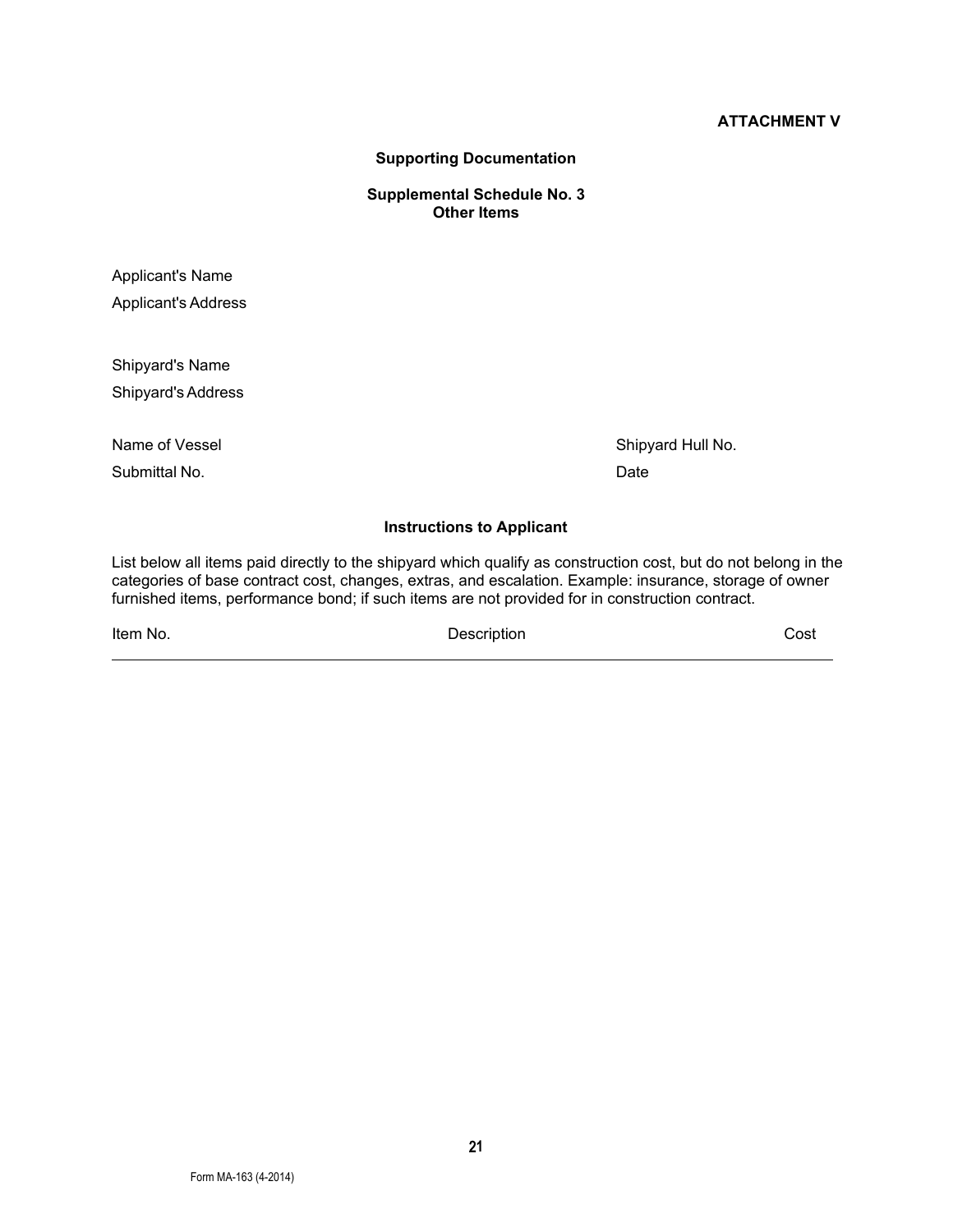**Supporting Documentation**

**Supplemental Schedule No. 4 Owner Furnished Items**

Applicant's Name Applicant's Address

Shipyard's Name Shipyard's Address

Submittal No. Date

Name of Vessel Shipyard Hull No.

#### **Instructions to Applicant**

List below all owner furnished materials, equipment and services where the total cost per invoice exceeds \$2,500. At the end of the list include all invoices costing less than \$2,500 in a lump sum opposite the description "Miscellaneous Owner Items." Description of individual items listed should include quantity, material specification, model No., horsepower, capacity, etc., as applicable, to allow review for reasonability of cost and eligibility as Title XI actual cost. Invoices containing the above information may be submitted in lieu of filling this form out provided a summary of all such invoices is provided with each submittal.

| Item |          | Description or Manufacturer's Name* | Vendor's    | Cost per |
|------|----------|-------------------------------------|-------------|----------|
| No.  | Quantity | Identification City and Country     | Invoice No. | Shipset  |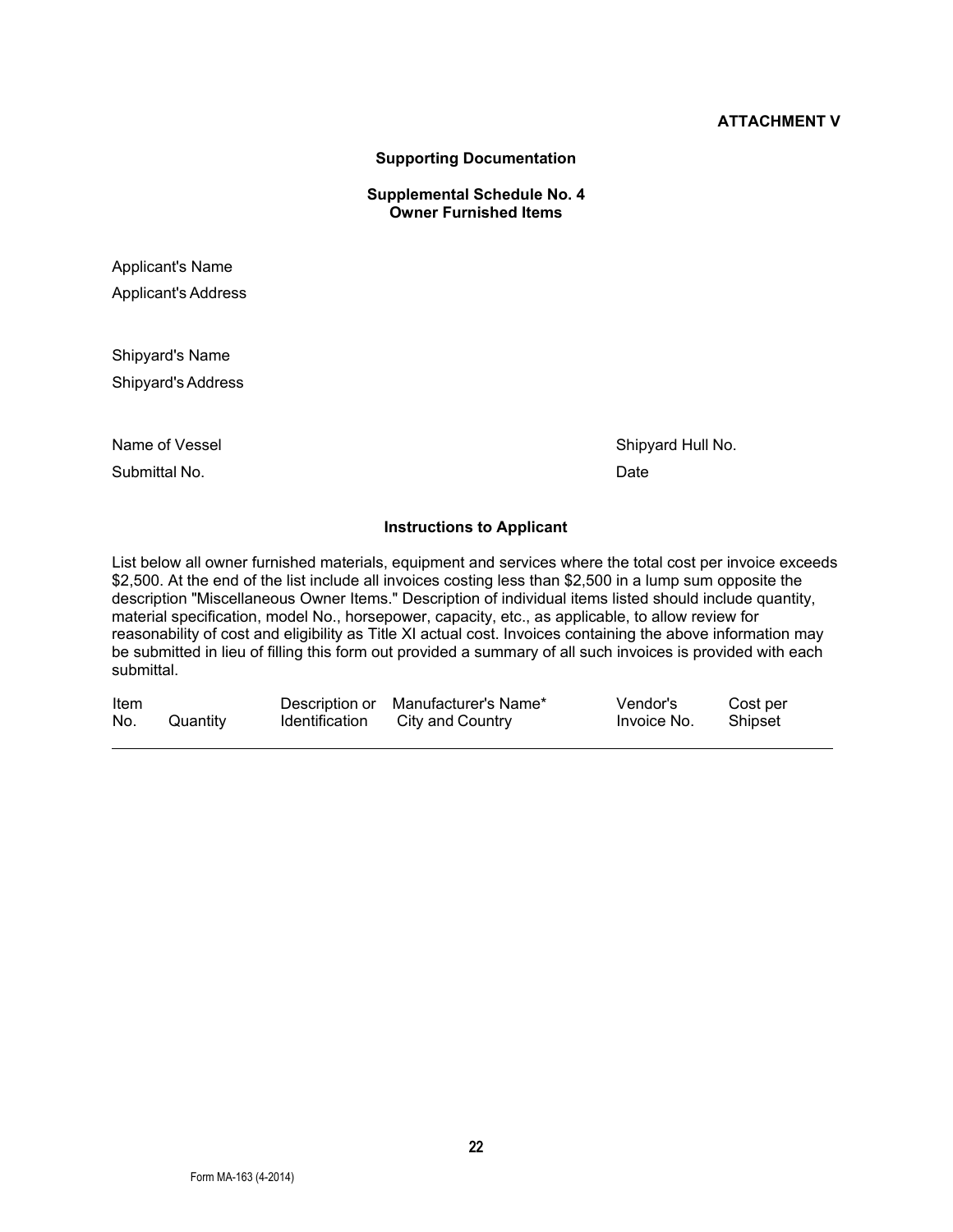\*If the item is not manufactured, show the name of the company actually furnishing the goods or services. Do not list brokers, jobbers, distributors, or representatives.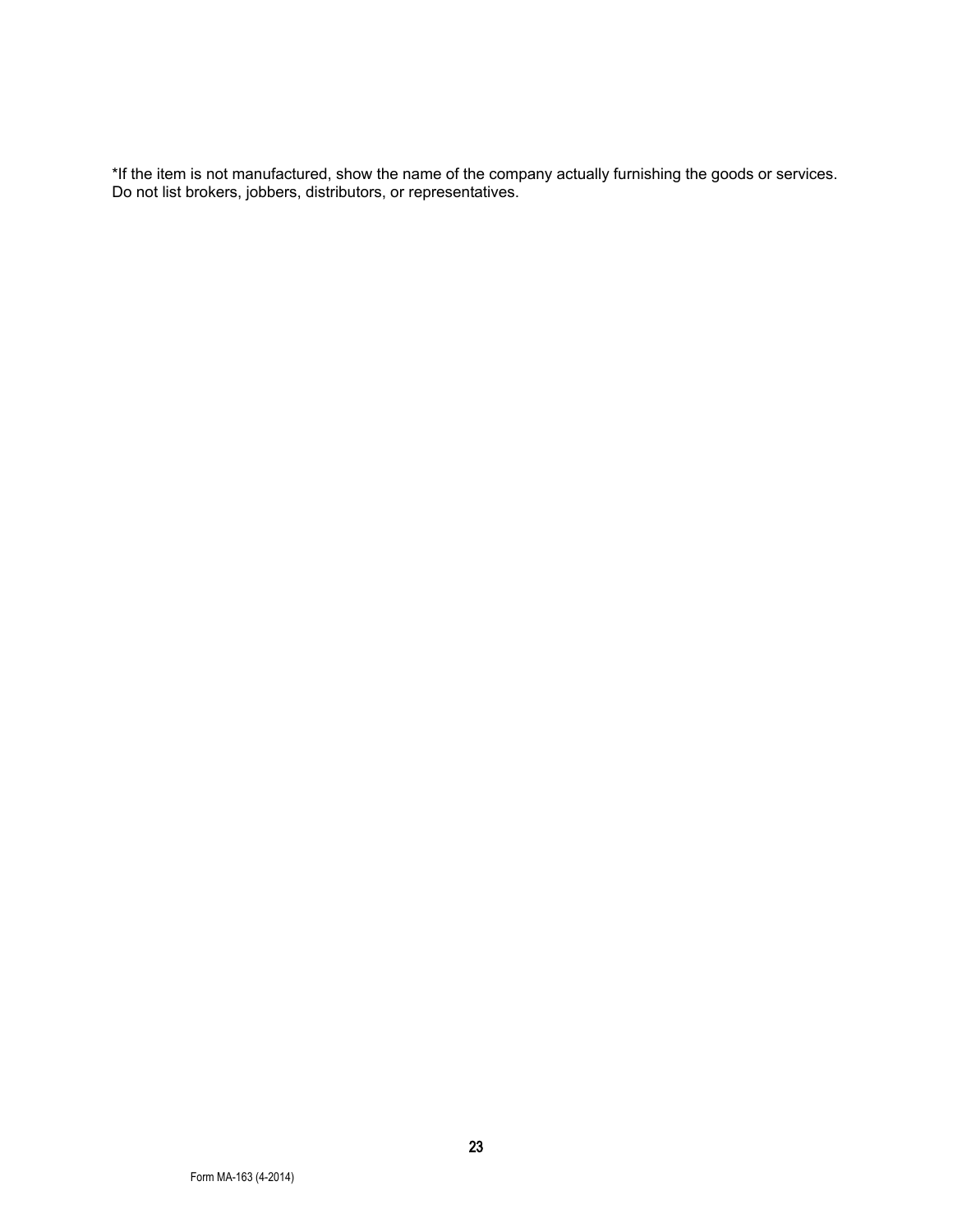#### **Supporting Documentation**

### **Supplemental Schedule No. 5 Design, Inspection and Engineering at Owner's Cost**

Applicant's Name Applicant's Address

Shipyard's Name Shipyard's Address

Name of Vessel Shipyard Hull No.

Submittal No. Date

### **Instructions to Applicant**

List below expenditures paid by the Applicant for design, inspection and engineering in sufficient detail to permit review for Title XI eligibility and reasonability of cost.

|      | Names of Applicant's Employees |       |                |      |
|------|--------------------------------|-------|----------------|------|
| Item | and/or Names of Subcontractors | No.   | Invoice No. or |      |
| No   | Nature of Work Performed       | Hours | Rate/Hour      | Cost |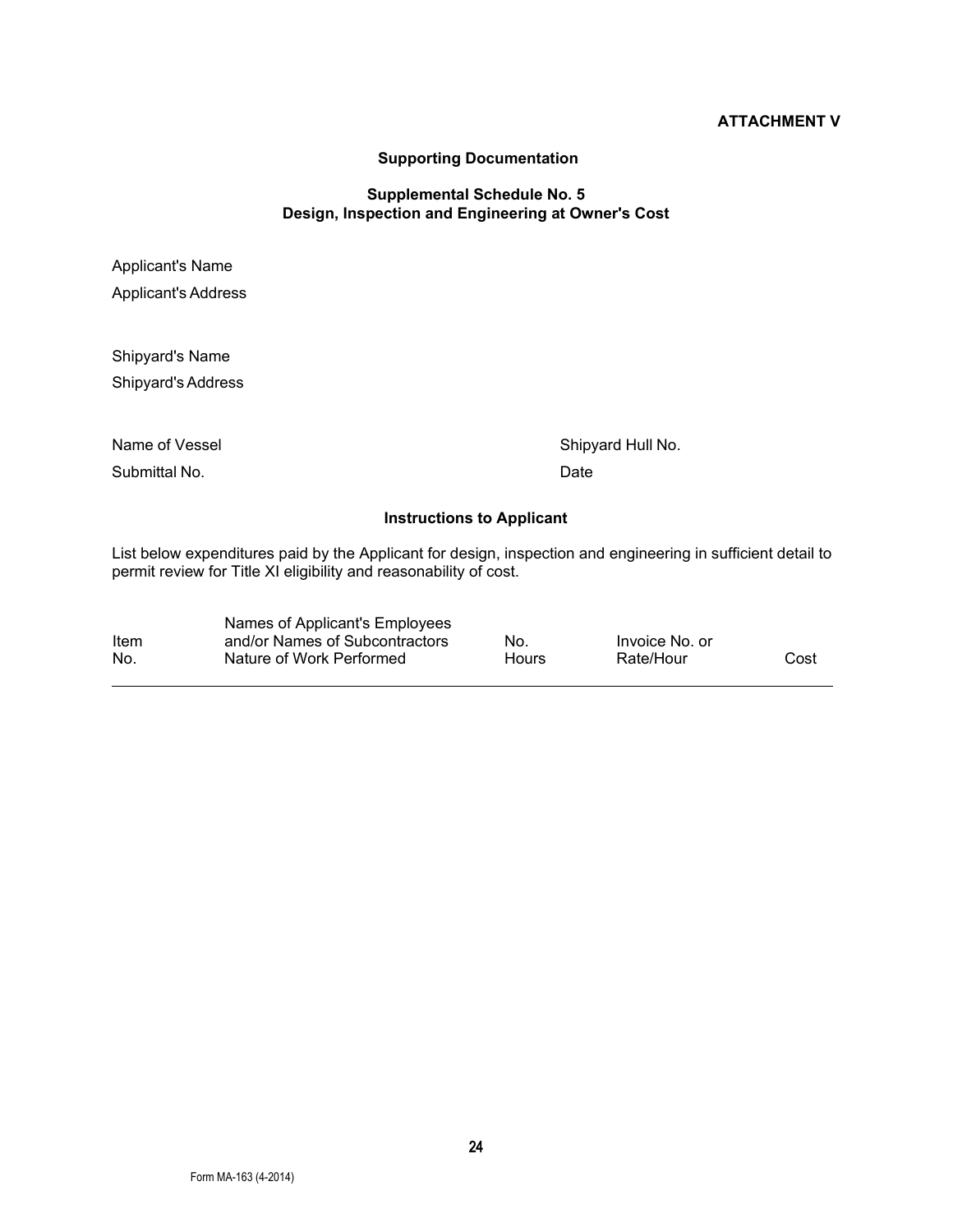#### **Supporting Documentation**

#### **Supplemental Schedule No. 6 Items of Foreign Manufacture, Growth or Origin**

Applicant's Name Applicant's Address

Shipyard's Name Shipyard's Address

Submittal No. 2008 and 2009 and 2009 and 2009 and 2009 and 2009 and 2009 and 2009 and 2009 and 2009 and 2009 and 2009 and 2009 and 2009 and 2009 and 2009 and 2009 and 2009 and 2009 and 2009 and 2009 and 2009 and 2009 and 2

Name of Vessel Shipyard Hull No.

### **Instructions to Applicant**

Under Maritime Administration policy all items of foreign manufacture, growth or origin are ineligible as Title XI actual cost. It is the responsibility of the Applicant to furnish the information listed below for each such item. This includes both goods and services. The total cost of the items listed will be deducted from the total actual cost eligible for Title XI Guarantee unless a waiver has been requested by letter from the Maritime Administration and granted by the Maritime Administration by letter.

| Item |          | Description or        | Vendor's Name    | Vendor's    | Cost per |
|------|----------|-----------------------|------------------|-------------|----------|
| No.  | Quantity | <b>Identification</b> | City and Country | Invoice No. | Ship     |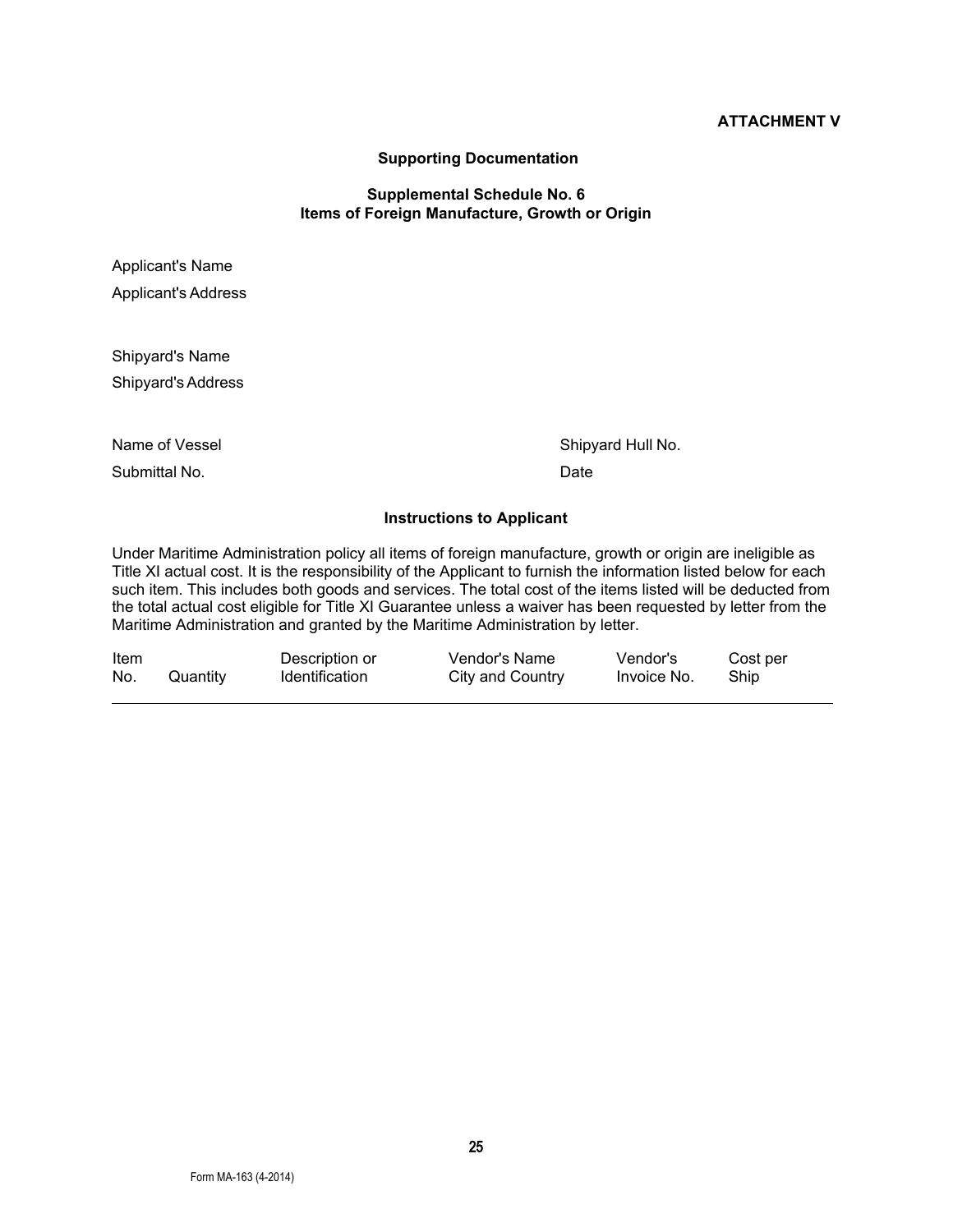# **Supporting Documentation**

#### **Supplemental Schedule No. 7 Interest, Commitment Fees and Guarantee Fee**

| <b>Applicant's Name</b><br><b>Applicant's Address</b> |                                  |  |  |
|-------------------------------------------------------|----------------------------------|--|--|
| Shipyard's Name<br>Shipyard's Address                 |                                  |  |  |
| Name of Vessel<br>Submittal No.                       | Shipyard Hull No.<br>Date        |  |  |
|                                                       | <b>Instructions to Applicant</b> |  |  |

Fill out the information requested below concerning the interest and commitment fees for which you are requesting reimbursement in this submittal.

| Period  | Check Which |                | Principal | Interest | Amount |
|---------|-------------|----------------|-----------|----------|--------|
| Covered | Int. Fee    | Paid To Amount | Rate      | Paid     |        |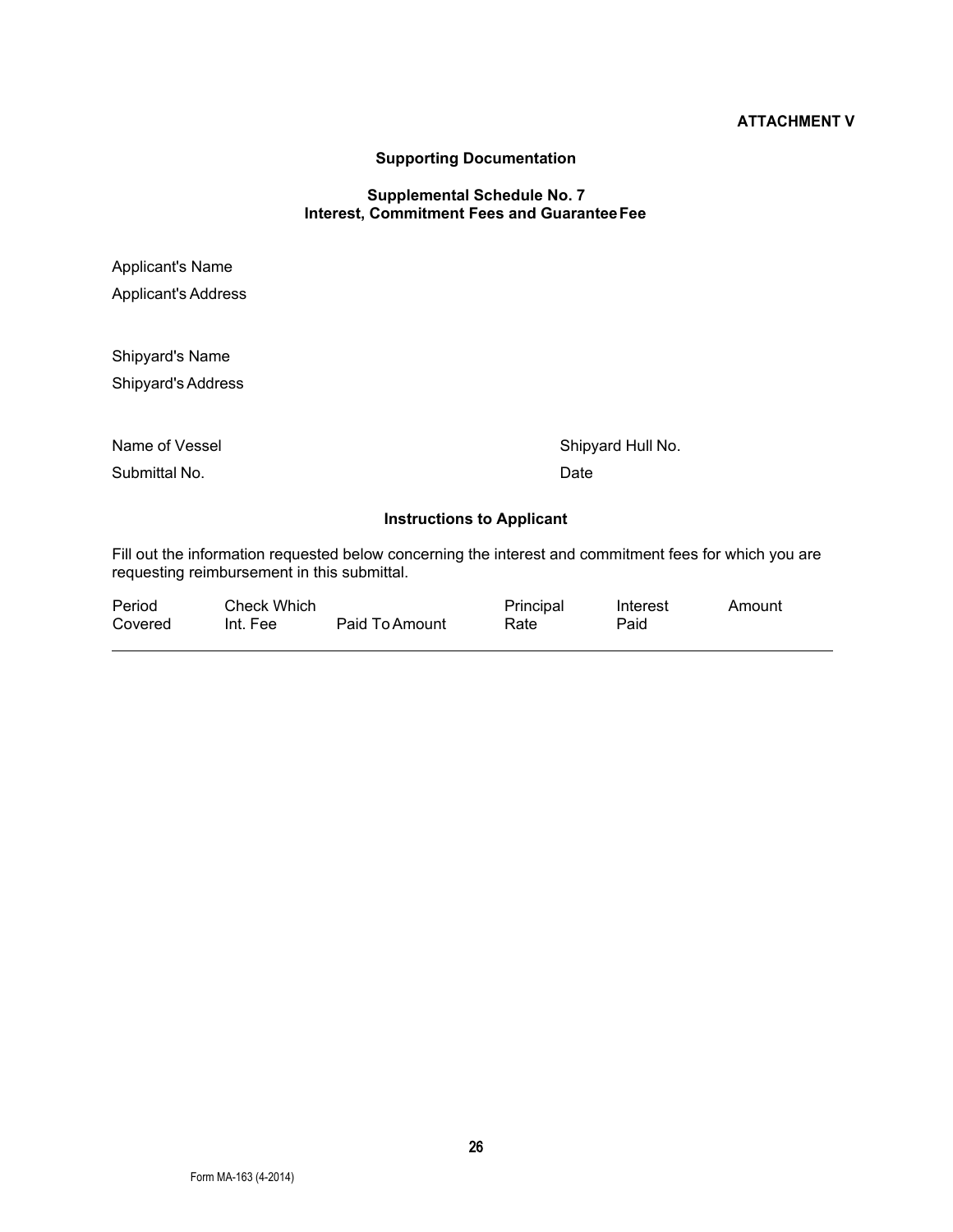#### **Attachment VI**

### **Preamble, Market Study Guidelines**

A portion of the information required by Section IV B of the application relates to the overall market in which the vessels will operate and the applicant's performance in that market. In order to assist the applicant in providing the most relevant information we have prepared the attached market study guidelines which should form the basis for your response. If you believe specific information items are not relevant to your project, please contact the Maritime Administration to discuss the data required to support your application.

### **Market Study Guidelines for Title XI Projects**

- I. Existing Markets and Services:
	- Information can be provided by applicant or independent market consultant.
	- Clear definition of market (e.g. U.S. domestic product tanker trades) as perceived by the applicant.
		- Geographic scope.
		- List of major companies (addresses, if known) serving the market and market shares (shares can be measured in terms of traffic or capacity).
	- Measures of traffic (overall/applicant's share)
		- Time series for last five years (explain any anomalies that occurred in last five years).
		- Annual, or higher frequency if traffic is seasonal.
		- Weight or volume measures, e.g., number of passengers/tons carried.
		- Estimates for next five years.
		- Applicant's market share (historical and projected).
	- Measures of supply (capacity) (overall fleet/applicant's fleet)
		- Existing fleet (Describe specifically the types of ships included in the fleetprofile).
		- Number of ships
		- Cargo capacity (passenger berths, DWT, cargo capacity (short tons, bbls.).
		- Fleet trends, in size, vessel types, speed, fuel consumption, crew size, other technological improvements.
		- Age profile of existing fleet.
		- Orderbook
		- Same measures as existing fleet.
		- Recent scrapping rates, average scrapping age.
		- Regulatory impacts (if any).

- Measures of Demand, Fleet Employment (overall/applicant's)

- Time series for last five years (explain any anomalies that occurred in last five years), defining employment and capacity utilization as used in thedata.
- Measured by number of ships/shipping capacity employed.
- Annual or higher frequency if employment is seasonal.
- Estimates for next five years.

- Rates (overall/applicant's)

- Time series, last five years (explain any anomalies that occurred in last five years), next five years (estimates).
- Annual or higher frequency if traffic is seasonal.
- Time charter rates (preferred), per diems/fares for passenger service, freight (voyage rates). Time charter equivalent rates are optional and must include a complete set of employment assumptions underlying estimates.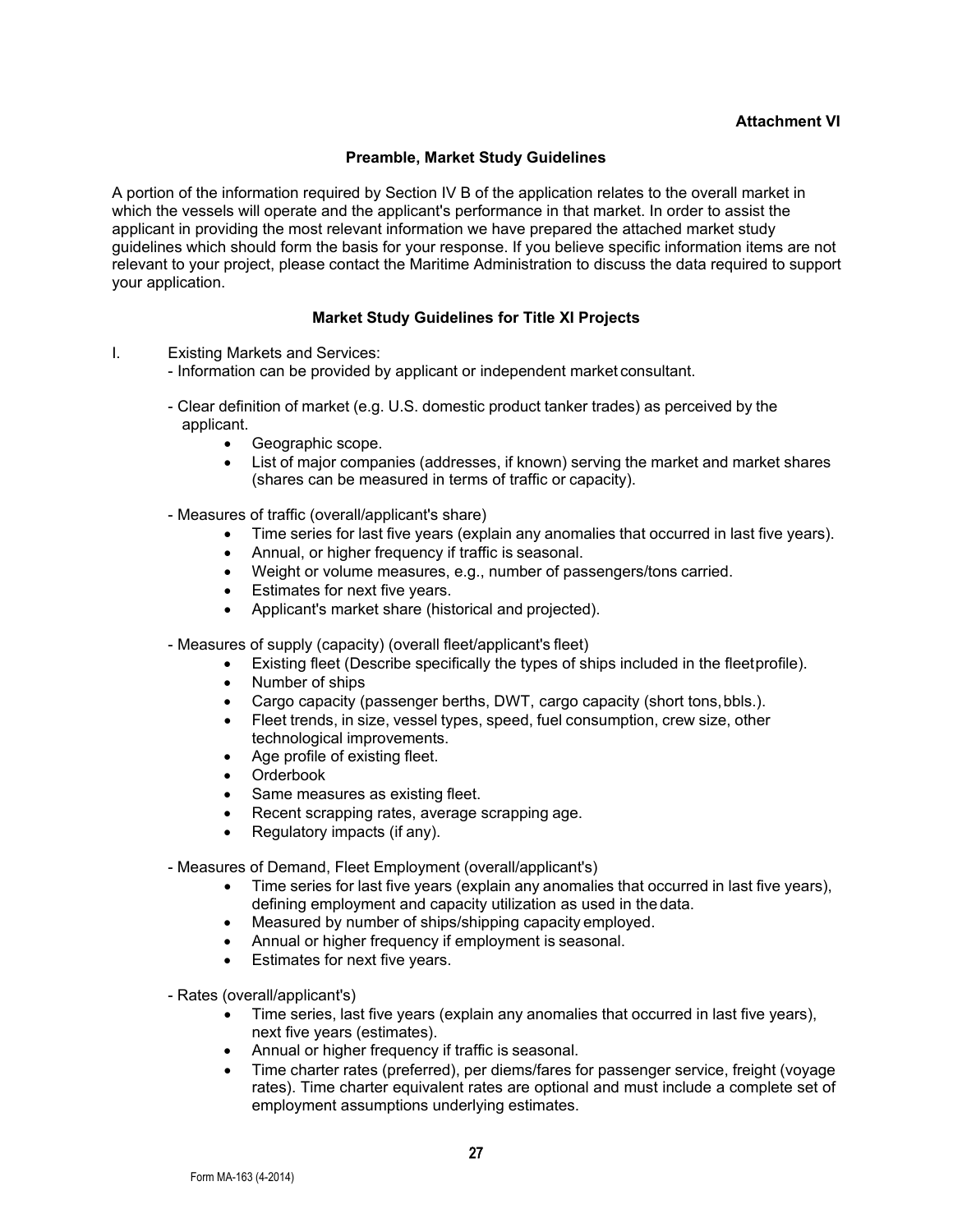- Estimates for next five years.
- Pro Forma Estimates
	- Breakeven time charter/freight rates/fares for the proposed equipment with cost components identified, e.g., capital costs, operating costs, voyage costs (fuel/port) under various utilization assumptions.

Information provided in market studies should be fully documented: footnotes, sources, and references.

If any of the preceding industry data items are unavailable, applicant should provide proxies, e.g., survey data, employment contracts, charters. Applicant should clearly describe the proxies.

- II. New Market with no establishedservice:
	- Applicant should clearly define the potential market.
	- Applicant should have an independent market survey done by a reputable firm to estimate the size of the potential market. Applicant should provide background information on the firm conducting the survey, the focus group, service attributes, development of the questionnaire (include questionnaire), and the survey population and sample selectionprocess.

The survey should generate estimates for the following:

- Traffic
- Diverted from other competitive modes v. new demand
- Seasonality
- Required capacity
- Service frequency
- Prices/rates customers would pay, and
- The survey report should contain a critical evaluation of the project (positive/negative aspects)
- It should also contain recommendations as to changes to project based on survey results.
- Pro Forma Estimates
	- Breakeven time charter/freight rates/fares for the proposed equipment with cost components identified, e.g., capital costs, operating costs, voyage costs (fuel/port) under various utilization assumptions.
- Market surveys indicate latent market potential. The applicant should therefore submit its proposed merchandising, advertising and promotional plan which clearly describes how it expects to achieve traffic/utilization/rate levels necessary for profitableresults.
- III. Established market with new type of service or vessel.
	- Applicant should provide items listed for established market and a survey to demonstrate demand for the new type of service or vessel.